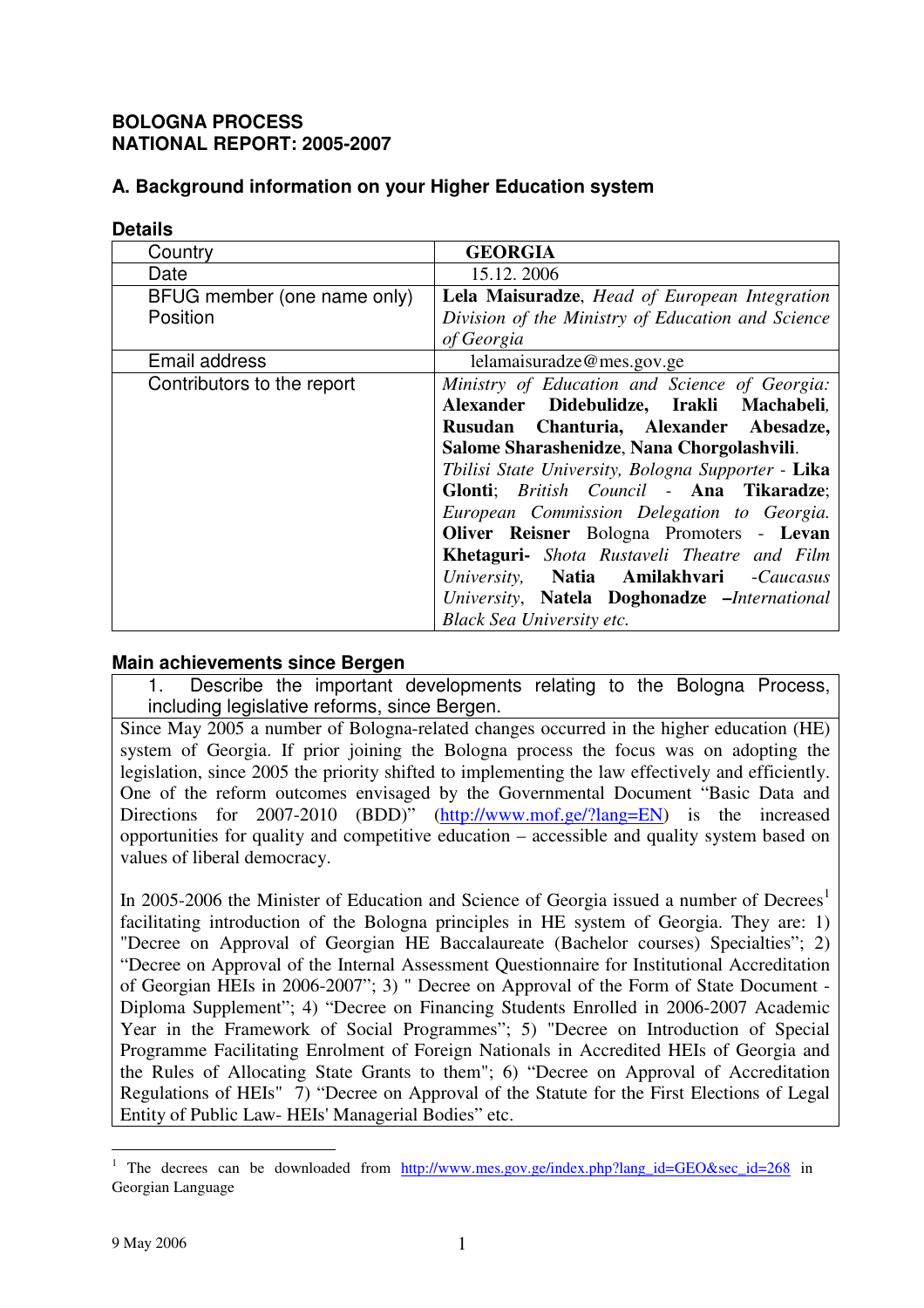On March 17, 2006 amendments had been introduced to the Law of Georgia on HE. Also, further amendments are ready to be submitted to the Parliament. The amendments aim to make the law more compatible with the requirements of the Bologna Process, e.g. the amendments stipulate decentralization of the Centre for Academic Recognition and Mobility (Georgian ENIC) and its integration with the National Centre of Education Accreditation (NCEA); introduction of professional HE (ISCED5b) and the concept of *a college* as a new type of HEI having programmes of professional HE as well as labour market-oriented bachelor degree programmes (Art.2; Art.), HEI being a centre of education and research as well as place preparing for labour market etc.

Inclusion of Georgia in the work of BFUG Board and London Communiqué Drafting Group and the support of the Council of Europe in all these and other activities was an additional incentive for Georgia to contribute to the Process from the perspective of a new member country.

## **National organisation**

2. Describe any changes since Bergen in the structure of public authorities responsible for higher education, the main agencies/bodies in higher education and their roles.

Please include:

- whether higher education institutions (HEIs) report to /are overseen by different ministries
- how funds are allocated to  $HEIs^2$
- areas for which HEIs are autonomous and self governing.

According to the Law of Georgia on HE (Art.7 ) the responsibilities of the Ministry of Education and Science of Georgia (MES) include: 1. Implementing a unified policy in the sphere of HE; 2. Developing a basic document reflecting the HE system indicators; 3. Proposing to the Government of Georgia for approval the amount of the state education grant as well as the amount and conditions of financing for the students enrolled in the state priority specialties at HEIs, and for those funded through social programmes; 4. Proposing to the Prime-Minister of Georgia the candidacies of the directors of the National Centre of Education Accreditation (NCEA) and National Assessment and Examination Centre (NAEC) etc.; In the "Basic Data and Directions for 2007-2010 (BDD)" of the Government of Georgia the mission of MES is defined as developing the education and science system "that gives each citizen the opportunity to develop and realize his/her capabilities, irrespective of age, ethnic origin and social status". The strategy to realize this mission is:

- Democratisation of the management process and involvement of the society;
- **•** Decentralization of the management system and assuring autonomy of educational institutions;
- Outcome-oriented management of the education sector through quality assurance schemes and resource allocation mechanisms;
- Increasing financing of the education sector and development of its material-technical basis;
- Integration of education and research activities in the international community, development of education and science centres at HEIs;

The Ministry of Education and Science of Georgia coordinates activities of public HEIs

<sup>&</sup>lt;sup>2</sup> http://www.mof.ge/Default.aspx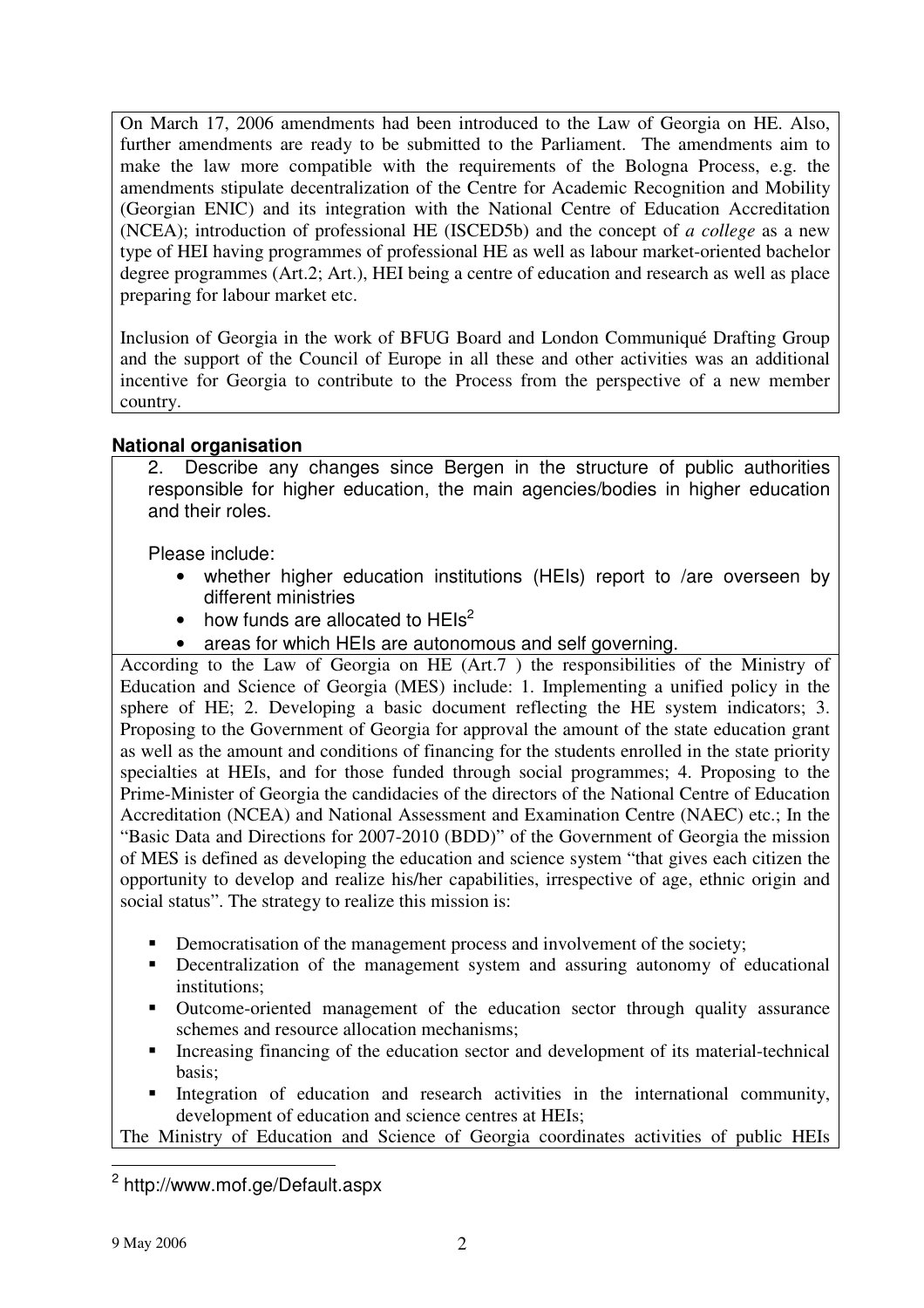whereas The Ministry of Culture, Monuments Protection and Sport coordinates HEIs for arts education (5 HEIs in total).

In July, 17 2005 the President of Georgia issued a Decree (# 653,) on Establishment of Georgian National Science Foundation (GNSF). The goal of GNSF is to allocate research grants through open calls based on international peer review and thus reveal the best research projects in the country. http://www.gnsf.ge/eng/index.htm;

The Department for Accreditation was separated from MES and on March 27, 2006 independent National Centre of Education Accreditation (NCEA) (former State Accreditation Service of Educational Institutions in Georgia) was established according to the Decree #222 of the Minister of Education and Science of Georgia (www.nea.ge); NCEA holds accreditation procedures for general, professional and higher education. The Centre is the single quality assurance body existing in Georgia at national level. The mission of the Centre is to a) adjust the Georgian higher and vocational education institutions and programmes to international standards and rules, b) accredit education institutions and all relevant activities, c) work out and approve recommendations for self-assessment documentations for education institutions, d) work out and keep the register of academic personnel and students, e) organize trainings, national and international workshops and conferences on the issues of quality assurance and accreditation, f) cooperate with appropriate international organizations and independent experts; g) assure easy access to up-to-date information and publish relevant material.

Other structural changes directed towards the decentralization of education sector include: establishment of National Curriculum and Assessment Centre and Centre for Teachers' Professional Development.

HEIs are financed from the State through student grants, (so called "Money follows Student" model), also special funds for institutional and infrastructure development including targeted funds: a) President's National Programme– "Rehabilitating HEIs"; b) The teaching programme of MES (including Preparation Courses for the Unified National Admission Exams; programme for studying at foreign HEIs): c) The programme for preparation of the Unified National Admission Exams/tests at Master's level; d) The state programme for support of arts and sport HEIs<sup>3</sup> etc.

Other funding sources of HEIs include: (a) Funds received through private grants, contributions or a will; (b) Research grants awarded by the state on the basis of competition; (C) Special state-budgetary programs designed to encourage the enrolment in those specialties of a higher education institution, which represent priority for the state; (D) Program financing allocated by the ministries of a relevant field; (E) Any other sources of income allowed by the Georgian legislation, including the revenues from economic activities (Art 79 ).

Article 83 of the Law of Georgia on HE stipulates that the research grant is awarded to HEI unit on the basis of competition in accordance with the procedures established by MES. Neither the state research grant nor the state education grant may be used for funding any other activity. The state funding for master's and doctor's programmes shall be provided through the state Research Grant funds, in accordance with the priorities set by MES under a special state

 $3$  Source: Georgian Draft Law "on the State Budget for the year 2007"; *http://www.mof.ge/DinamicPage.aspx?cmd=menu&rootid=309*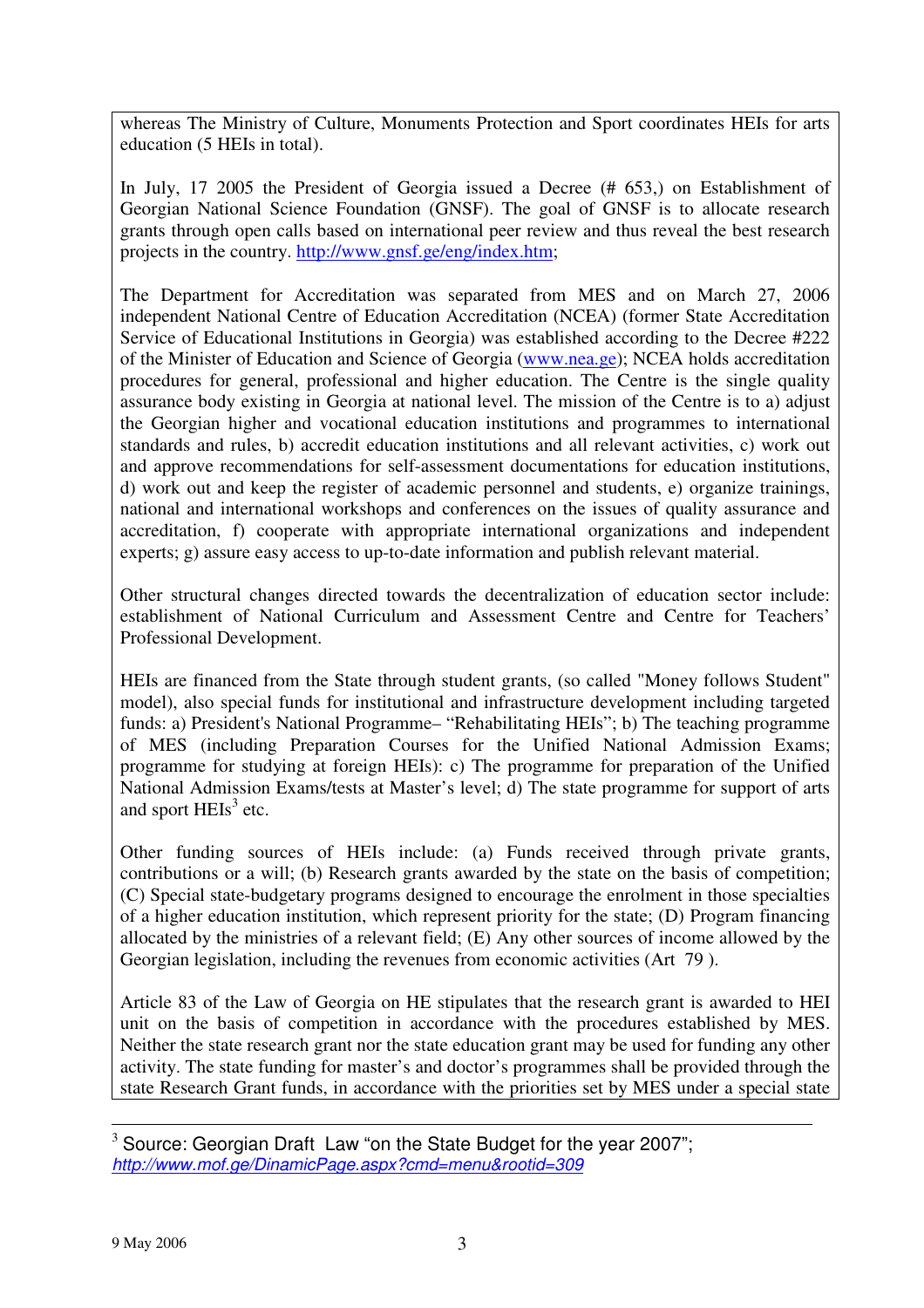programme.

According to the Law of Georgia on Higher Education, HEIs are autonomous in their academic, financial and administrative activities (Art. 10). Presently, in a number of HEIs elections of Rectors, academic staff and student self-governance bodies had already been held. Elections in all HEIs will be completed in 2007.

3. Describe any changes since Bergen to the institutional structure.

Please include:

- the number of public/private HEIs
- are there different types of institutions delivering higher education (i.e. academic/professional, university/non-university etc.)
- the number/percentage of students admitted in academic session 2006- 2007 to each type of institution
- the extent to which different types institutions are covered by the same regulations.

In 2005 there were 117 accredited HEIs in Georgia. Presently as a result of integration/optimisation and the third phase of institutional accreditation the number of HEIs decreased to 43 (32 accredited, 7 newly licensed and 4 - given conditional accreditation). Among them 15 are state and 28 private.

According to Article #9 of the Law of Georgia on HE, the types of HEI in Georgia are university and institute (School of Higher Education), (a concept of a college/professional HEI will be introduced once the amendments to the Law of Georgia on HE is introduced in 2007). A higher education institution may exist as a legal entity of public or private law; The Law of Georgia on HE covers both University and Institute to the same extent.

In 2006-2007 - 15583 (80%) students were admitted in state and 3896 (20%) in private HEIs; In total the number of first-year students is 19479 compared to 17437 in 2005.

# **Partnership**

4. Describe the structure, which oversees the implementation of the Bologna Process in your country.

Please include:

- the membership and role of any national Bologna group (for example policy committee, promoters' group)
- the membership and role of students, staff trade unions, business and social partners in any national Bologna Group.

The Ministry of Education and Science of Georgia (alongside with HEIs ) is responsible for full implementation of the Bologna Process in Georgia; In May 3, 2006, the National Team of Bologna Promoters (NTBP) was established according to the Decree #407 of the Minister of Education and Science of Georgia<sup>4</sup>. Eleven public and private HEIs, the National League of Student Organizations and the Ministry of Education and Science of Georgia nominated the members of NTBP; NTBP elaborated an action plan for 2006- 2010. It regularly arranges meetings and seminars at different HEIs of Georgia. The team members took part in training seminars arranged by the European University Association within the framework of

<sup>&</sup>lt;sup>4</sup> http://www.mes.gov.ge/files/268\_911\_691695\_boloniis%20brzaneba.pdf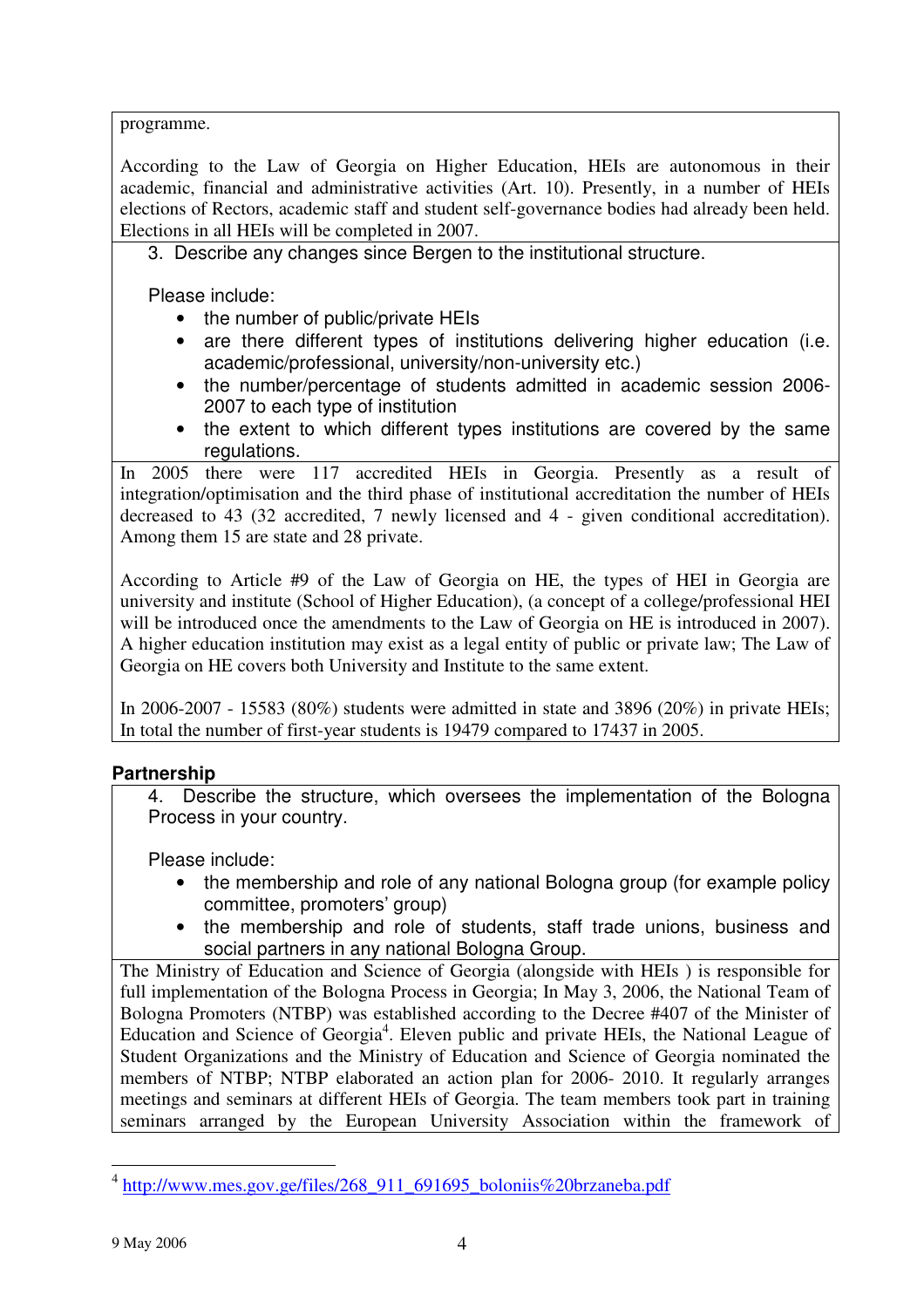Information Project on Higher Education Reform (http://www.eua.be/index.php).

Several members of the NTBP are also members of the Bologna Supporters group that was established within the framework of the project "Towards the European Higher Education Area" funded by Eurasia Foundation/USAID and implemented by the Civil Society Institute. Memorandum of the Bologna Supporters group was signed on 1st December, 2005. The group launched a portal (http://bologna-supporters.ge/Eng/index.htm) and elaborated a Work Programme and a comprehensive document called "The Main Directions for Implementing the Bologna Process in Georgia Until 2010". The group translated and published the main documents of the Bologna Process and User's Guide in "European Credit Transfer and Accumulation System (ECTS)" and the Diploma Supplement; The documents had also been written on a CD-ROM and posted on the web pages of the Civil Society Institute and the Ministry of Education and Science of Georgia: www.civilin.org; www.mes.gov.ge

Several student organizations in Georgia –student self-governance bodies, "The National League of Student Organizations in Georgia", "New Initiative Association", "AEGEE-Tbilisi" "Pirvelebi" etc., actively participate in disseminating information at local and regional level. On May 2006, the National League of Student Organizations in Georgia was elected as a Candidate Member of ESIB. The members of the League take part in seminars and conventions organized by ESIB (England, France, Finland, Austria etc.). Representatives of student organizations participate as observers in the election processes at HEIs.

Another student organization *New Initiative Association* (http://www.tsu.ge/student/) set up a student team of Bologna promoters, conducted a survey among students about their awareness on the Bologna Process, printed fliers and information booklets and published a brochure "Bologna Process with Georgian Students' Eyes". Student self-governance of the Tbilisi State Medical University published a book "Towards Better Education" and arranged a conference on the topic; In October 2006 "AEGEE-Tbilisi" hosted student and youth organization representatives from all around Europe in Georgia and arranged an information seminar at MES on the implementation of the Bologna process in Georgia.

On March 17 and 24, 2006, seminars on - "The Role of Students in the Bologna Process" were held at the Georgian Technical University and Iv. Javakhishvili Tbilisi State University. The seminars were co-organized by the local student unions. Representatives from the Ministry of Education and Science of Georgia, European Commission Delegation to Georgia, ESIB, Civil Society Institute (NGO) participated in the seminar. (Also see Q6)

On 3-5 April 2006 an international conference "Bologna Process in Arts Education" was hosted by Shota Rustaveli Theatre and Film University and organized in cooperation with ELIA / http://www.elia-artschools.org/activities/archive/ . The AEC and ENCATC also contributed to the programme. The conference provided a unique opportunity for Higher Arts Education Institutions from the Caucasian region to get acquainted and explore possibilities for partnership for exchange and joint projects. Approximately 120 delegates participated, including Rectors/Directors from the Caucasian region / Armenia, Azerbaijan and Georgia from over 14 different countries. Universities from Asia and Turkey were also invited. At the end of the conference the delegates endorsed "Tbilisi Declaration" /www.eliaartschools.org/tbilisi.htm/ and Europe Caucasus Higher Arts Education Council was established.

5. Describe the arrangements for involving students and staff trade union/representative bodies in the governance of HEIs.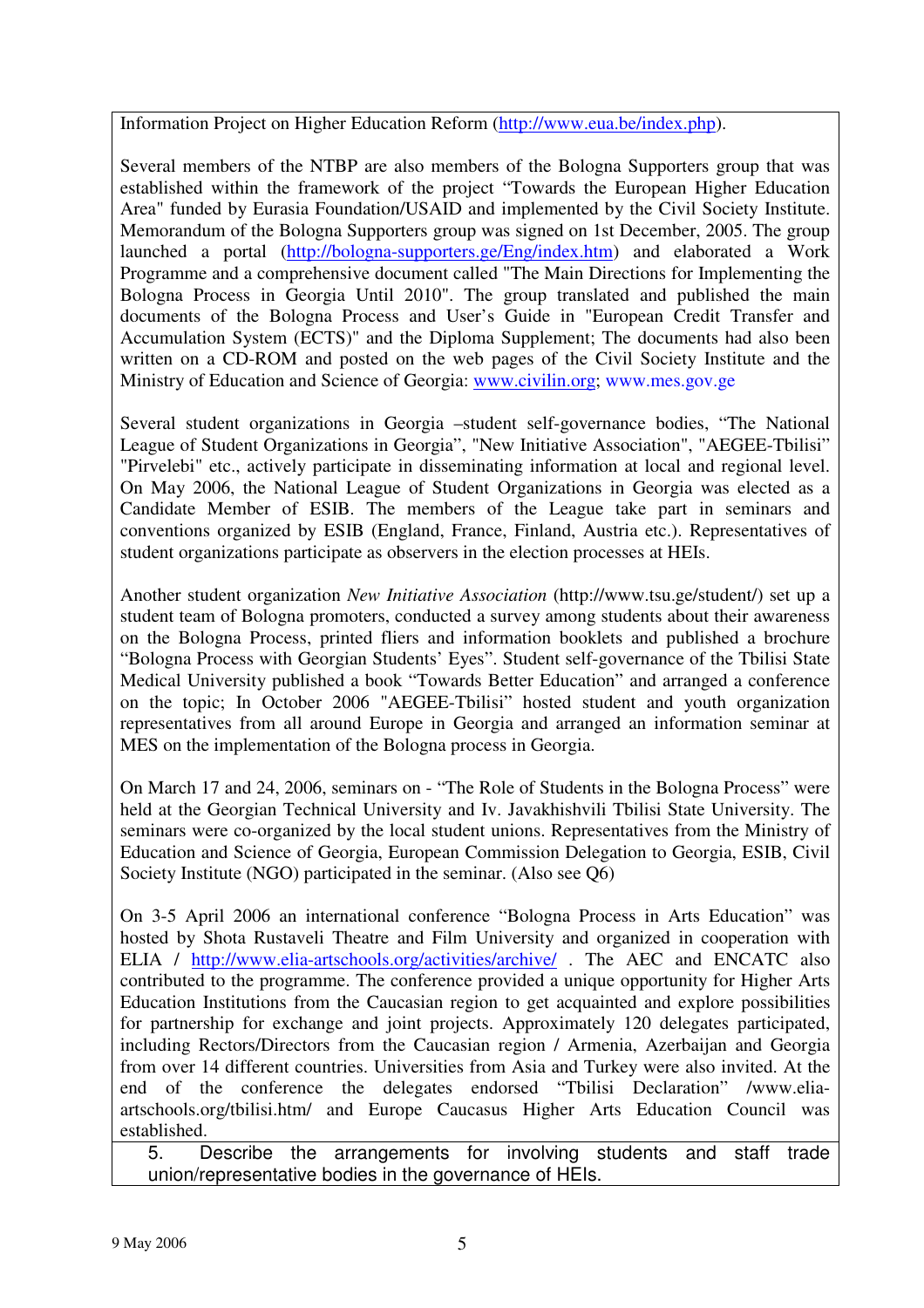Please include:

- precise references (preferably with web links) to any legislation (or equivalent) in place to ensure students and staff are represented on HEI governing bodies
- the role of students in the governance of HEIs
- the role of staff trade union/representative bodies in the governance of HEIs.

Pursuant to Chapter IV of the Law of Georgia on HE, HEI is made up of the basic educational units – faculties, higher education institution's library/libraries and support structural units: office of the Rector, office of the Chancellor, Chancellery and secretariats of management bodies; The HEI's management bodies comprise: Academic Council, Senate, Rector, Chancellor and the Quality Provision Service. The management bodies of faculties comprise: Faculty Council, Dean, and Faculty Quality Assurance Service. HEI shall ensure involvement of academic personnel and students in decision-making; HEI's representative body shall be the Senate of HEI, which shall be elected from the basic structural units of HEI– faculties, based on the representation. Senate members shall be elected separately from the students and the academic personnel in proportion to their number at each basic structural unit. The Senate shall be elected from within the HEI on the basis of general, direct and equal elections, by secret ballot, in accordance with the procedures prescribed by the higher education institution's charter. The Senate shall include a representative from the HEI's library/libraries as prescribed by the HEI's charter. The Senate may also include the alumni of the HEI and the representatives of the public according to the rules and the proportion prescribed by the charter of HEI. Neither administrative or support staff nor the members of the Academic Council may be elected to the Senate. The Academic Council of HEI shall be the highest representative body of HEI. They shall be elected by the members of the faculties' academic personnel and those representatives of students' self-governance who are the members of faculty council, on the basis of direct, free and equal elections, by secret ballot. Each faculty has an equal number of representatives in the Academic Council. This number shall be provided in the HEI charter. Only professors may be elected as the members of the Academic Council. In Georgia staff trade union representatives are not involved in the governance HEIs. Article 17 of the Law stipulates that students shall comprise one-third of the entire body of the Senate (a representative body of a HEI). An assistant professor, who is a doctoral student, participates in the elections as a student. According to the same Law the number of student self-governance representatives in the Faculty Council shall be defined by the faculty statute and shall not be less than 1/4 of the entire membership of the Council. (Article 27).

(http://www.mes.gov.ge/files/255\_436\_600942\_DATOS%20FILE.doc)

6. Describe the measures in place to ensure the co-operation of business and social partners within the Bologna Process.

On October 20-22 2006 Georgian Business Development Center "Caucasia" organized a threeday forum "Education and Job Placement Forum 2006" at the Tbilisi State University. The overall number of forum participants including students and unemployed youngsters reached 5000. Overall, more than 50 companies participated in the forum. Some 200 people have already been employed and this number will double during the year. http://www.georgiatoday.ge/article\_details.php?id=1880# . Also, by the initiative of the Caucasus University (former Caucasus School of Business - http://www.cu.edu.ge/) Job Placement forum is held twice a year (both at institutional and national level). 26 companies and more than 1000 students participated in the forum.

With the assistance of MES and the World Bank, International School of Economics (ISET)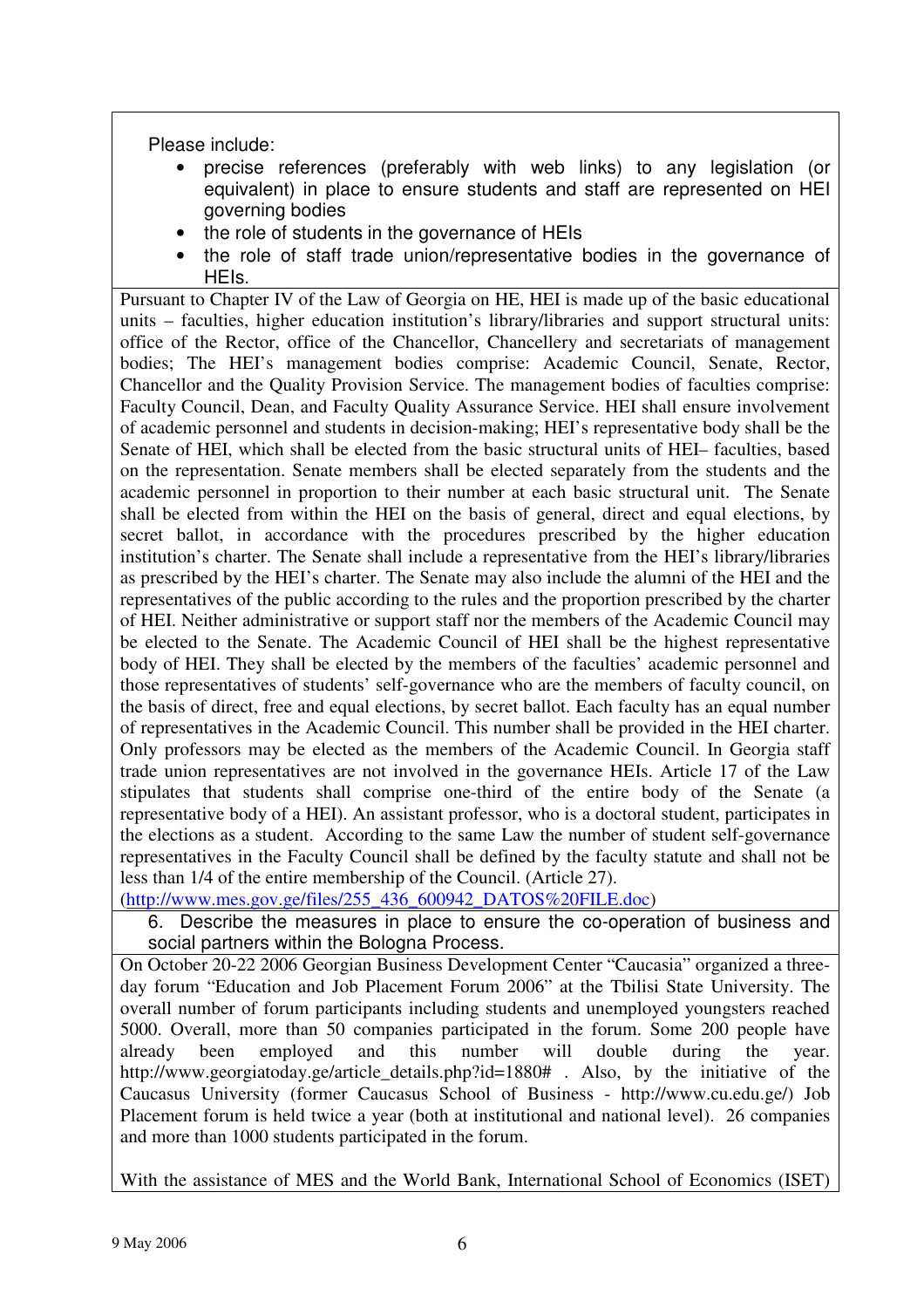(http://www.iset.tsu.ge/) was established at the Tbilisi State University in 2006. ISET is modelled after similar World Bank-supported centres of excellence in Moscow, Kiev, Budapest and Prague. Establishment of ISET was also funded by SIDA, BP, the Government of Norway, and OSGF.

Student loan system was introduced in Georgia in cooperation with the leading private Banks of Georgia (TBC Bank, Bank "Republic", "BazisBank" and the "Bank of Georgia"). Also, banks cooperate with HEIs in terms of financing different activities (e.g. at Ilia Chavchavadze State University http://www.iliauni.edu.ge/en/ banks financed places at Master degree studies etc.)

In cooperation with the European Commission a project "Support to the development of a strategic and legal framework for the reform of the Georgian VET system (AP 2004 – Policy Advice) was launched with the aim to assist the Georgian Government to define a clear strategy and policy for the modernisation of the VET system and support MES to achieve an open debate with relevant stakeholders, for the elaboration of a comprehensive strategic and legislative setting for the reform of the Georgian VET system that constitutes an effective environment of the socio-economic development of Georgia

British Council Georgia under the project Quality Assurance in HE organised a visit of head of National Centre of Education Accreditation (NCEA) to the international conference 'Institutional Evaluation in the European Higher Education Area' to Sofia, Bulgaria in June, 2006. In September 2006 British Council managed a visit to Georgia of Isabel Nisbet, Director of Regulation and Standards at the Qualifications and Curriculum Authority to contribute actively to Black Sea Conference on University Admission and Exams. Also, British Council organised a high profile visit of Sir Michael Barber and Professor David Hopkins to Georgia on 21 October 2006. The aim of the visit was to have high-level discussions with MES on the raft of Georgia's education reforms and contribute to an evaluation of Georgia's reform. British Council supports the project 'Strategic Planning in Postsecondary Education According to Labour Market Demands' submitted by National Centre of Education Accreditation. The research results will be available in October 2007. British Council is supporting the development of Pre-service curriculum and teacher training for the Departments of Education of the universities. Currently a new pre-service curriculum is being piloted in 4 Universities.

## **B. Main stocktaking questions, including scorecard elements**

### **Degree system**

(Scorecard and Eurydice)

Stage of implementation of the first and second cycle

7. Describe the progress made towards introducing the first and second cycle.

Please include:

• the percentage of the total number of students below doctoral level enrolled in the two cycle degree system in 2006/07.

According to the amendment being introduced to the Law of Georgia on HE *bakalavriati* is an educational programme comprising at least 240 ECTS credits. *magistratura* is an educational programme comprising at least 120 ECTS credits. The percentage of the total number of students below doctoral level enrolled in the two-cycle degree system in 2006/07 is more than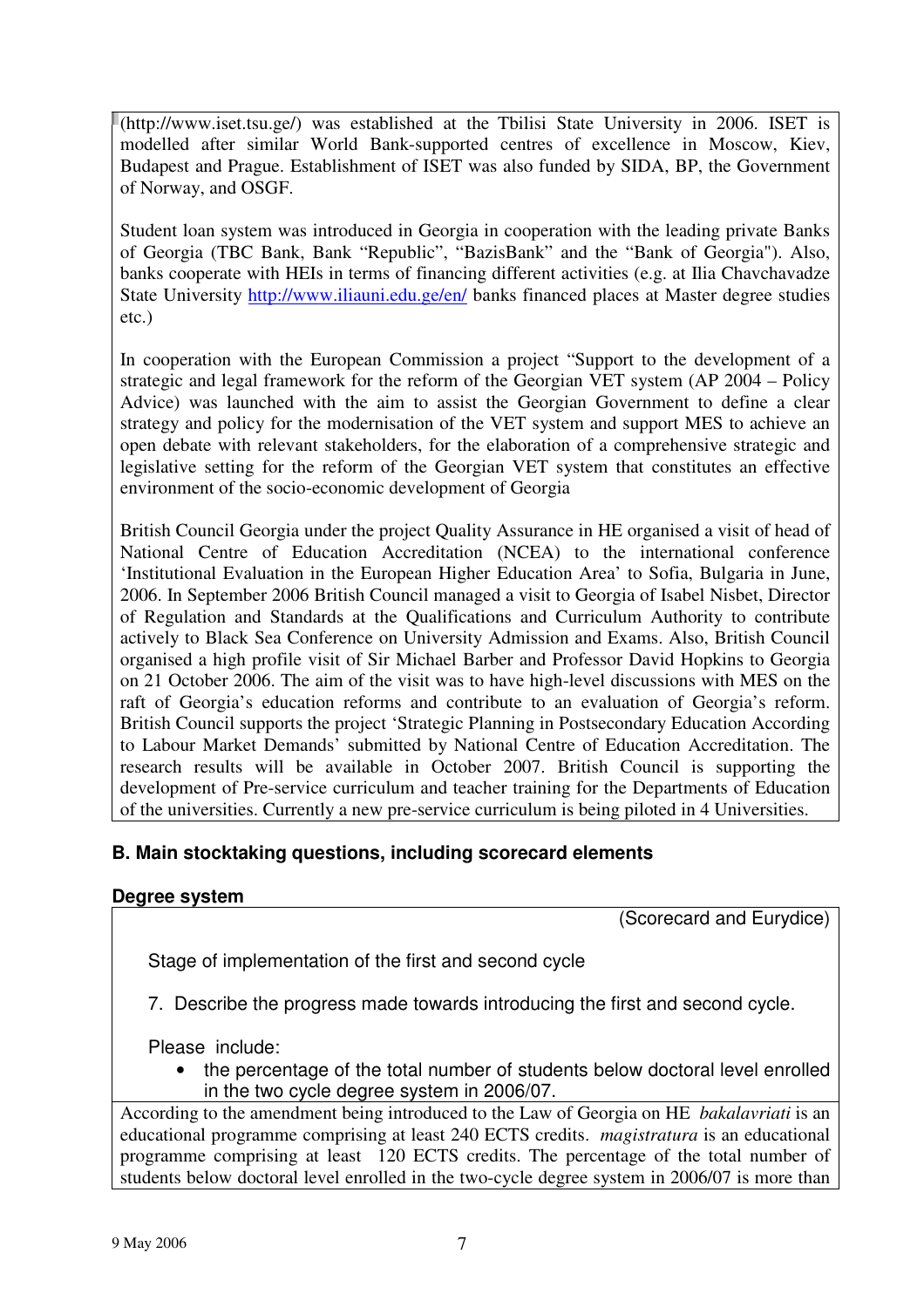75 %. Presently all accredited HEIs have already moved to a three-cycle degree studies. (http://www.statistics.ge/publication.php?plang=1&pform=-258)

In 2007 equal to EUR 450 000 will be allocated from the state education budget to redesign university curricula in line with the Bologna requirements, about EUR 250 000 from the total sum will be earmarked for elaboration and management of educational programmes and 200 000 for university textbooks.

( Eurydice )

Stage of implementation of the third cycle

8. Describe the progress made towards implementing doctoral studies as the third Bologna cycle.

Please include:

- the percentage of 3<sup>rd</sup> cycle students following structured doctoral programmes
- the normal length of full-time doctoral studies
- the elements that are included in doctoral study programmes, e.g. do they include taught courses or independent research only
- the supervisory and assessment procedures for doctoral studies
- are doctoral studies included in your country's qualifications framework and are they linked to learning outcomes
- are interdisciplinary training and the development of transferable skills integrated in doctoral studies
- are credit points used in measuring workload in doctoral studies?

According to the Law of Georgia on HE (Art. 87) HEIs shall fully engage in offering educational programmes envisaged by this law (Bachelor, Master, Certified Specialist's and Doctoral Programmes) and provide the relevant academic degrees no later than the beginning of the academic year 2007-2008.

Currently, in Georgia doctoral programmes function at individual faculties and departments with more than 1134 doctoral students enrolled. These programmes include both taught courses and independent research.

Pursuant of the amendment introduced in the Law in March 2006 - Doctoral Programme is an educational program which should comprise at least 180 credits (Ch. VII, Art. 46), therefore average duration of doctoral education in Georgia is about 3 years. According to Article 49 of the Law of Georgia on Higher Education (1) A person holding a master's or an equal academic degree may take a doctoral program; (2) HEI shall provide a doctoral student with a research supervisor, create favorable conditions for conducting work related to the research, which shall encompass theoretical and/or experimental results and facilitate his/her integration into the world research community. (3) Upon completion of the doctorate program and successful defense of dissertation, a doctoral student is awarded the academic degree of a doctor. (4) The academic degree of doctor shall be awarded by Dissertation Council established within a faculty of higher education institution in compliance with the regulations prescribed by the relevant statute. (5) The procedures for awarding the academic degree of a doctor shall be set out in the Dissertation Council Statute to be approved by the Academic Council of a higher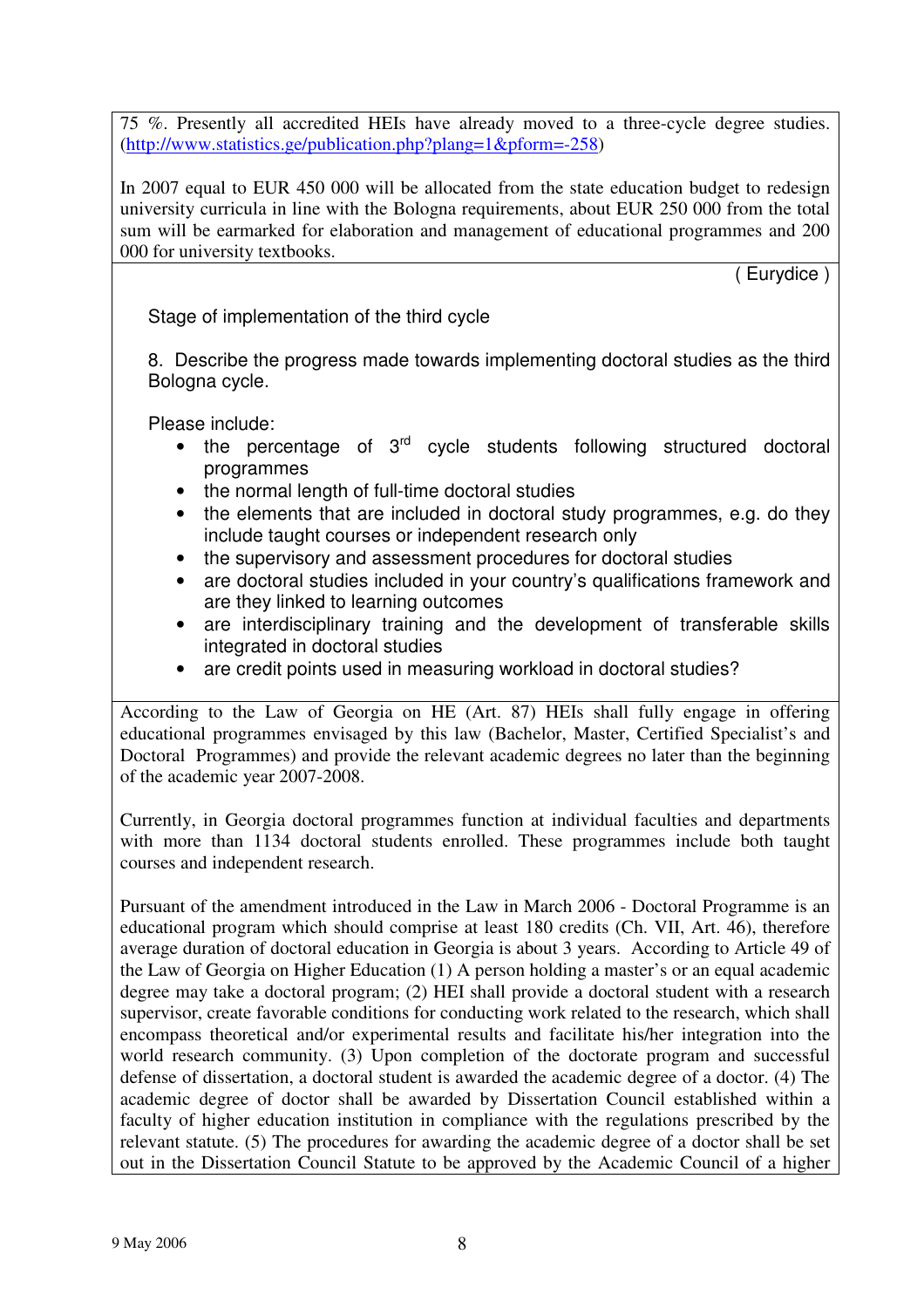education institution. According to the Law doctoral programs should be introduced in the Georgian HEIs as a third level of HE from 2007-2008. (Although several HEIs of Georgia such as Legal Department of Tbilisi State University, Ilia Chavchavadze State University, State Academy of Arts etc. already introduced or announced admission of students at doctoral level.)

With the support of international donor organization – the HE Support Program of the OSGF, the Centre for Social Sciences (CSS) at the Faculty of Social and Political Sciences of the Tbilisi State University held international conferences on Doctoral studies ("Rebuilding Research Universities: Towards European Higher Education and Research Area, Bologna 2010") on June 25-26, 2005 and on June 29-July 1, 2006. All stakeholders involved in HE participated in the conferences (http://www.tsu.ge/qa/doctoreng.htm). CSS presented its project Development of Graduate Programs in Social Sciences. A comprehensive "PhD Concept Paper" was prepared within the framework of the project.

(http://www.tsu.ge/qa/doc/PhD%20Concept%20Paper%20eng.pdf)

(Scorecard and Eurydice )

Access<sup>5</sup> to the next cycle

9. Describe the arrangements for access between the first and second cycles and second and third cycles.

Please include:

- the percentage of first cycle qualifications that give access to the second cycle
- if appropriate, the percentage of first cycle qualifications that give access to the third cycle
- the percentage of first cycle qualifications that give access to both the second and third cycles
- the percentage of second cycle qualifications that give access to the third cycle
- specify any first cycle qualifications that do not give access to the second cycle
- specify any second cycle qualifications that do not give access to the third cycle.
- specify any examples where bridging courses are necessary to transfer between cycles in the same subject area
- any measures planned to remove obstacles between cycles.

Only the persons holding the state certificate of full general education or those with equal status have the right to take a bachelor's program. A bachelor or certified specialist of equal status may take a master's program. In the medical field (including veterinary medicine) the degree of a certified specialist awarded after concluding a six-year educational program may be deemed as an equal degree of a master. A person holding a master's or an equal academic degree may take a doctoral program (Art.48-49).

 $5$  Access as defined in the Lisbon Recognition Convention. Access: the right of qualified candidates to apply and be considered for admission to higher education.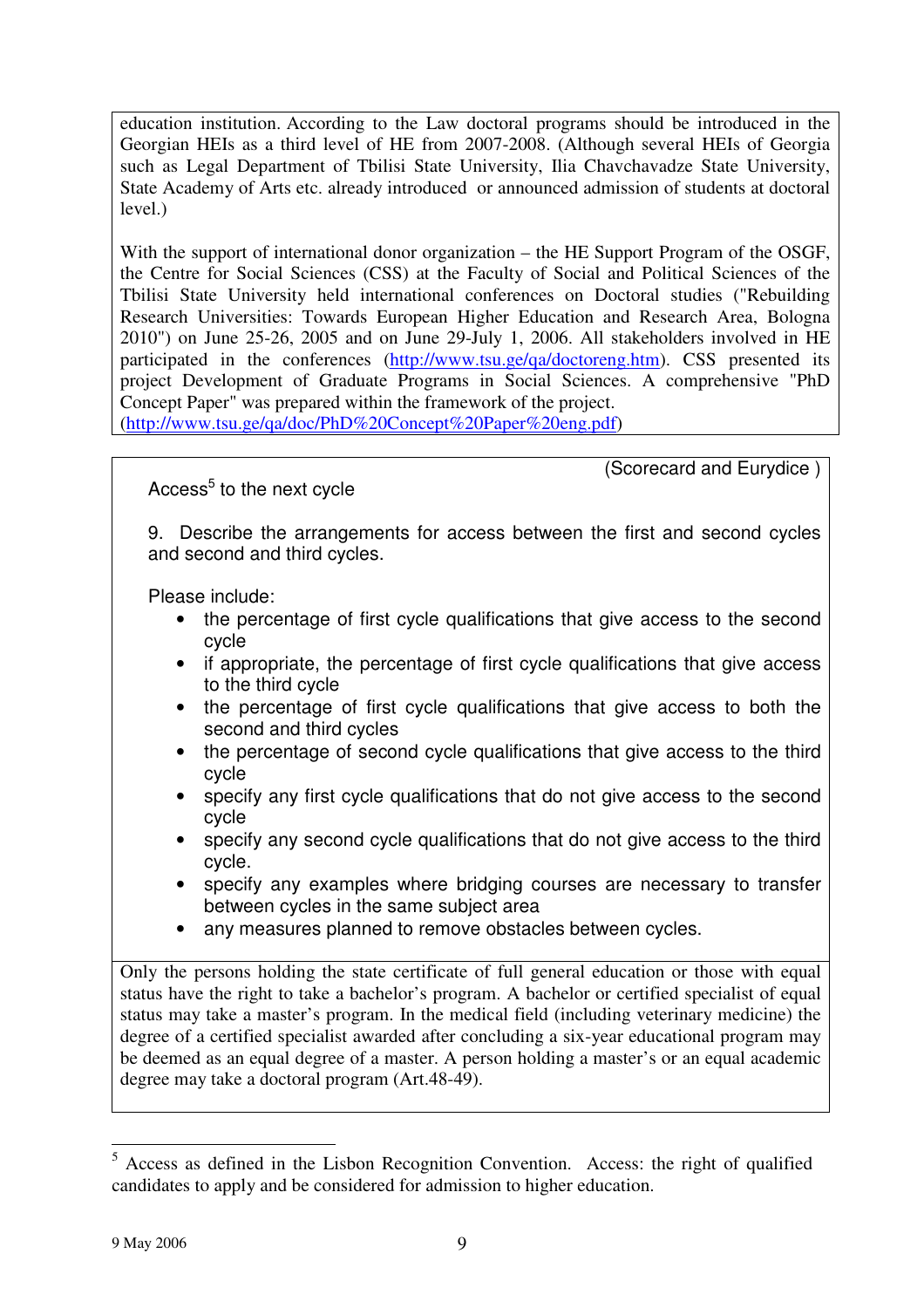According to the Law of Georgia on HE successful completion of each academic degree gives access to further degree studies. The work to introduce the unified national admission exams has been launched in 2006. The aim of this initiative is to remove obstacles still existing at HEIs and provide equal, transparent conditions for access to master's level for all applicants.http://www.naec.ge/info.php?t=info.php&f=33&su=raarissamagistrgam&lang=geo

(Scorecard and Eurydice )

Implementation of national qualifications framework

10. Describe the stage of implementation of the national qualifications framework to align with the overarching Framework for Qualifications of the  $EHEA<sup>6</sup>$ .

Please include:

- the stage of development of your national qualifications framework (for example: has your national QF been included in legislation or agreed between all relevant stakeholders; has a working group been established; have national outcomes-based descriptors of the main types of qualifications been prepared; has a timetable for implementation been agreed?)
- the extent to which your national qualifications framework is in line with the Framework for Qualifications of the EHEA
- the role of stakeholders in the development of your national qualifications framework.

The public debate on National Qualifications Framework both for the EHEA and for Lifelong Learning started earlier in 2005. Two events: a conference arranged with the support of the Council of Europe on November 8-9, 2005 "Implementation of the Bologna Process in the Georgian HE System" and a seminar held with the support of the European Training Foundation (ETF) on May 10, 2006 at MES stimulated launching of the debate among all stakeholders including students, professors, social partners, NGOs etc.

Within the Action Plan of the European Neighbourhood Policy elaboration of the national qualifications framework is one of the priorities to be launched in the first quarter of 2007.

11. What measures are being taken to increase the employability of graduates with bachelor qualifications?

Please include where possible:

- the percentage of first cycle graduates who found employment after graduating in 2005/06
- the percentage of first cycle graduates who continued into the second or third cycles in 2005/06
- the extent to which this is expected to change in 2006/2007.

The amendment to be introduced to the Law of Georgia on HE stipulates that the goal of bachelor's degree is not only professional and theoretical training/preparation leading to further studies (i.e. Master level studies) but also leading to employment.

<sup>6</sup> A Framework for Qualifications of the EHEA: http://www.bologna-bergen2005.no/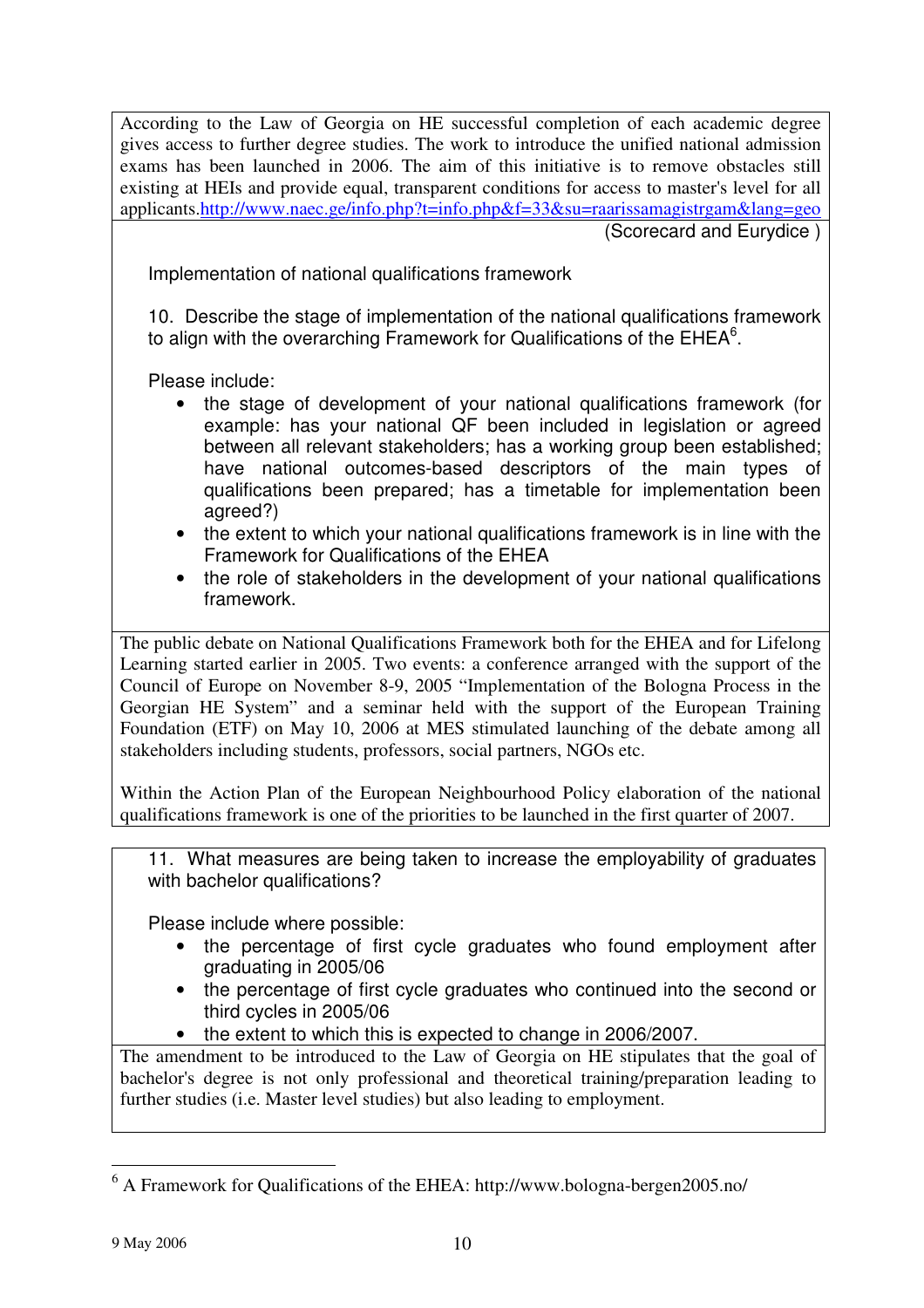In order to increase employability of graduates a number of action lines had been identified: 1. Redesigning the university curricula based on learning outcomes and demands of the labour market; 2. Legislative initiative to introduce professional HE i.e. a short cycle leading either to labour market or to further studies for obtaining the bachelor's degree. 3. Freedom of choice at UNAE, introduction of general aptitudes tests (GAT) that measure intellectual skills and students' abilities to analyse, generalize, synthesize, abstract and operate with verbal, mathematical concepts and figures including critical and analytical thinking, problem-solving and learning potential increase probability for entrants to make the right choice while choosing the future profession; 4. Announcement of state priorities (Dec. N152 of the Government of Georgia) and needs in terms of human resources encouraged entrants to choose professions from the areas of strategic importance for the country; 5. Liaising with the business sector, specifically with the employers who in their turn offer internships and jobs to students and graduates etc. Besides, in-depth study of local labour market is required in order to address the problem adequately.

Some leading HEIs in Georgia regularly publish data on employability of alumni e.g. the European School of Management (ESM)–Tbilisi provide quite high statistics: 98% of graduates have job placement, 95% of graduates get job placement just on graduation and 85% of 4-year students go to work on the side. http://www.esmtbilisi.edu.ge/new/index.php?id=23. However, certainly these data do not give an overall picture of employability of graduates at national level.

## **Quality assurance**

(Scorecard and Eurydice)

National implementation of the Standards and Guidelines for QA in the EHEA<sup>7</sup>

12. To what extent is your national system of QA already in line with the Standards and Guidelines for QA in the EHEA?

Please include:

- the stage of implementation of the national quality assurance system in line with the Standards and Guidelines for QA in the EHEA
- any action that has been taken to ensure that the national quality assurance system is in line with the Standards and Guidelines for QA in the EHEA
- any deadlines set for taking action to ensure that the national quality assurance system is in line with the Standards and Guidelines for QA in the EHEA
- any action planned to ensure that the national quality assurance system is in line with the standards and guidelines for QA in the EHEA.

Article 3 of the Law of Georgia on HE stipulates that state shall ensure establishment of quality assurance systems including accreditation system and quality assurance services at HEIs. According to the same Law (Art. 10), HEI's faculty, in compliance with this law, shall: Establish a study quality provision service. The law envisages both institutional and programme accreditation. The procedures include: internal assessment, external review, and participation of students and publication of results.

In 2005, the booklet "The Standards and Guidelines for Quality Assurance in EHEA" was

<sup>7</sup> http://www.enqa.net/files/BergenReport210205.pdf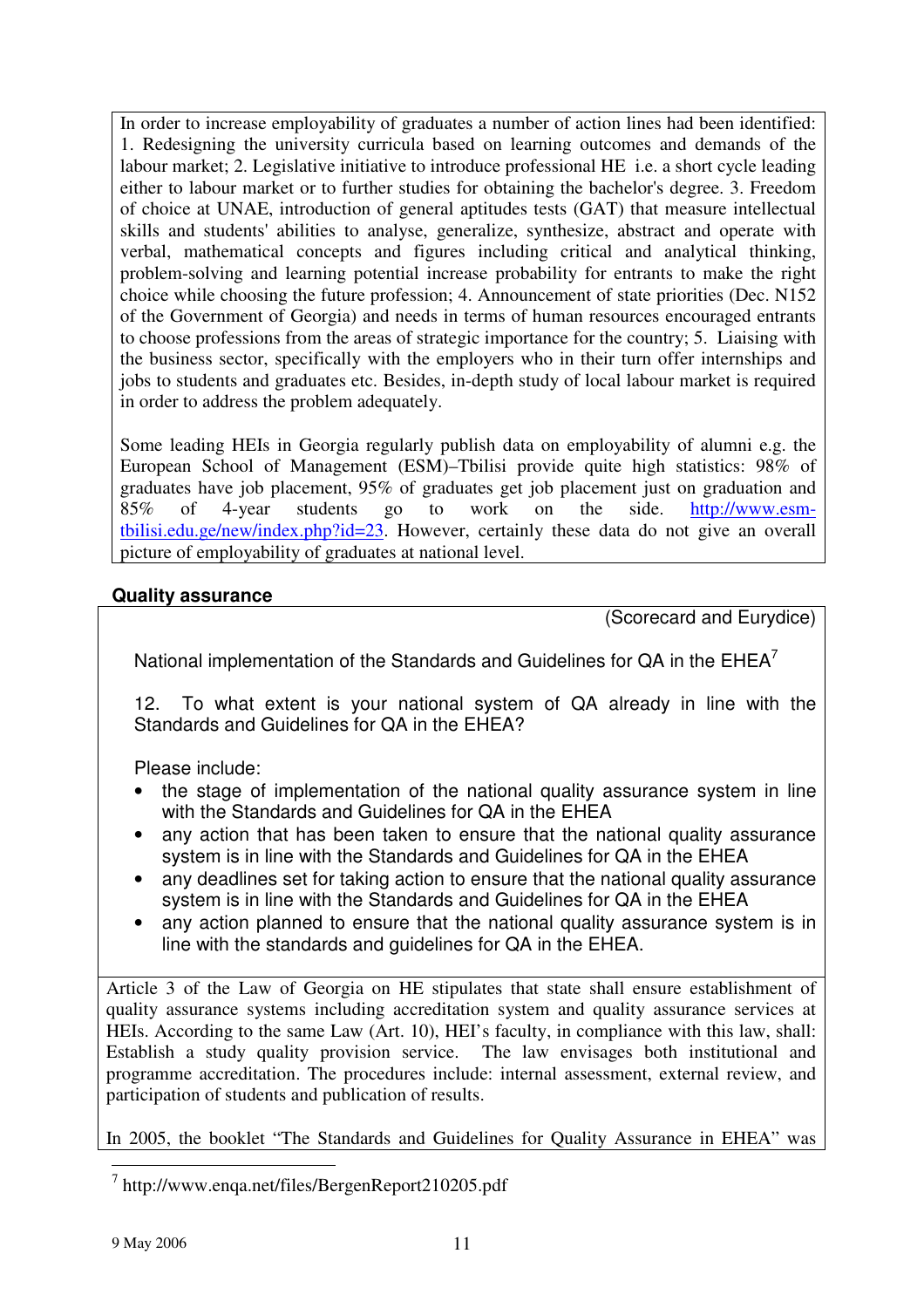translated into Georgian and published by the initiative of MES and the support of the European Commission and the TEMPUS Contact Point in Georgia. The booklets had been distributed among HEIs at various bologna-related seminars and other activities. http://www.mes.gov.ge/files/300\_819\_132420\_QA\_geo\_final.pdf .

On July, 2005, General Education Decentralization and Accreditation Project (GEDA) was launched in collaboration with MES. The GEDA Project is implemented by the Academy for Educational Development (AED), Research Triangle Institute (RTI), University of Minnesota (UMN), University of Pittsburgh (UPitt). The project will help to develop accreditation systems for general, vocational, and higher education at the national level through the creation of an Accreditation Institute.

In cooperation with UNESCO, MES conducted a conference on "Accreditation in Higher Education"in Tbilisi, on 3-4.June, 2005 and a seminar on 25-26 October, 2006. European University Association (EUA), in cooperation with TSU and MES conducted a seminar on Quality Assurance in the Bologna Process in December, 2006. Bologna Promoters and representatives of HEIs participated in the training seminar.

(Scorecard and Eurydice)

Stage of development of external quality assurance system

13. Describe the quality assurance system operating in your country.

Please include:

- the stage of implementation of your external quality assurance system
- the scope of your external quality assurance system: does it operate at a national level; does it cover all higher education<sup>8</sup>
- which of the following elements are included in your external quality assurance system:
	- o internal assessment
	- o external review
	- $\circ$  publication of results
- whether procedures have been established for the peer review of the national agency(ies) according to the Standards and Guidelines for QA in the EHEA.

National Centre of Education Accreditation (NCEA) operates at national level and holds accreditation procedures for all HEIs existing in Georgia. Until now NCEA implemented three stages of institutional accreditation as a result of which from 248 only 43 HEIs had been granted the institutional accreditation. The law on HE stipulates that by 2008 all HEIs will have to undergo the programme accreditation.

Institutional accreditation serves as a precondition for programme accreditation. State programme accreditation may be obtained for the educational programme of any HEI, irrespective of their organizational/legal status. A state program accreditation certificate

<sup>&</sup>lt;sup>8</sup> higher education: all types of courses of study or sets of courses of study, training or training for research at the post secondary level which are recognised by the relevant authorities as belonging to a country's higher education system.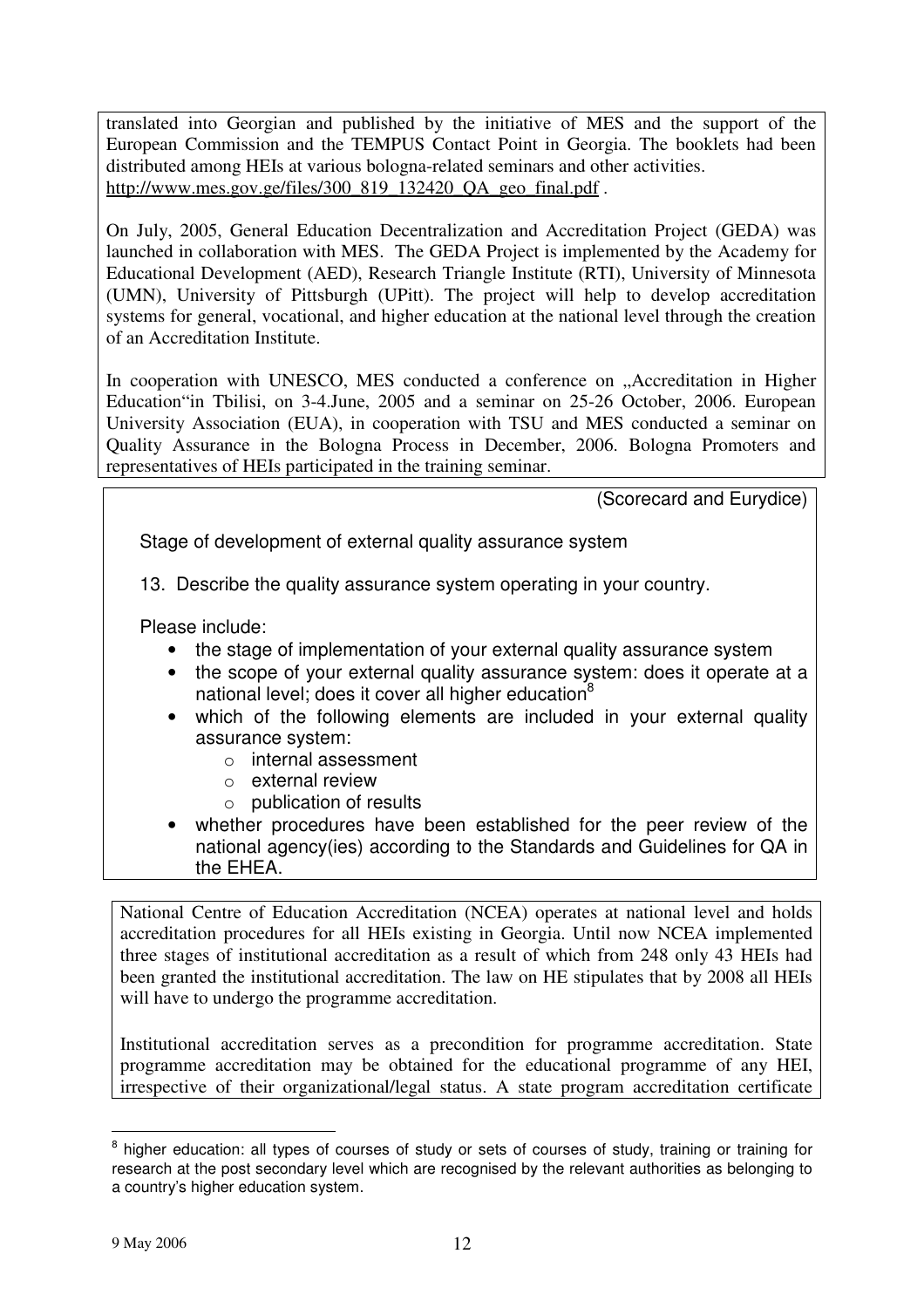shall be issued based on the evaluation of a HEI's educational programme. The Law envisages that the State shall recognize only those academic degrees and diplomas that are awarded by accredited HEIs; the state educational and research grants may be awarded only to accredited HEIs and educational programmes.

(Scorecard and Eurydice)

Level of student participation

14. Describe the level of student participation in your national quality assurance system.

Please include:

- whether students are included in the following aspects of quality assurance:
	- o the governance of national agencies for QA
	- o as full members or observers in external review teams
	- $\circ$  as part of the decision making process for external reviews
	- o in the consultation process during external reviews (eg arrangements for external reviewers to consult with students)
	- o in internal evaluations.

The Law of Georgia on HE stipulates that the study and research activity of HEI, as well as the process of upgrading the personnel qualifications, is subject to systematic evaluation in which the students also take part and the results of which shall be public and available for any interested person (Art. 25). The same Law underlines: students have a right to make recommendations on improving the faculty/HEI's management systems and quality of studying and present them to the Faculty Council, Senate and Academic Council (Art. 45).

The draft document - "The National Standards of Institutional Accreditation" envisages student participation in quality assurance processes and considers student evaluation as well as their learning outcomes as essential factors for quality assurance in HEIs. Students participate both in internal and external review of HEIs. For example, during the accreditation process at TSU, students actively participated in self-assessment process, special questionnaires had been prepared for them, the responses had been analysed and taken into consideration while modifying both the content and organization of study processes<sup>9</sup>.

(Scorecard and Eurydice)

Level of international participation

15. Describe the level of international participation in your national quality assurance system.

Please include:

• whether there is international participation in the following aspects of quality assurance

<sup>9</sup> The questionnaires and responses are posted on www.tsu.ge/qa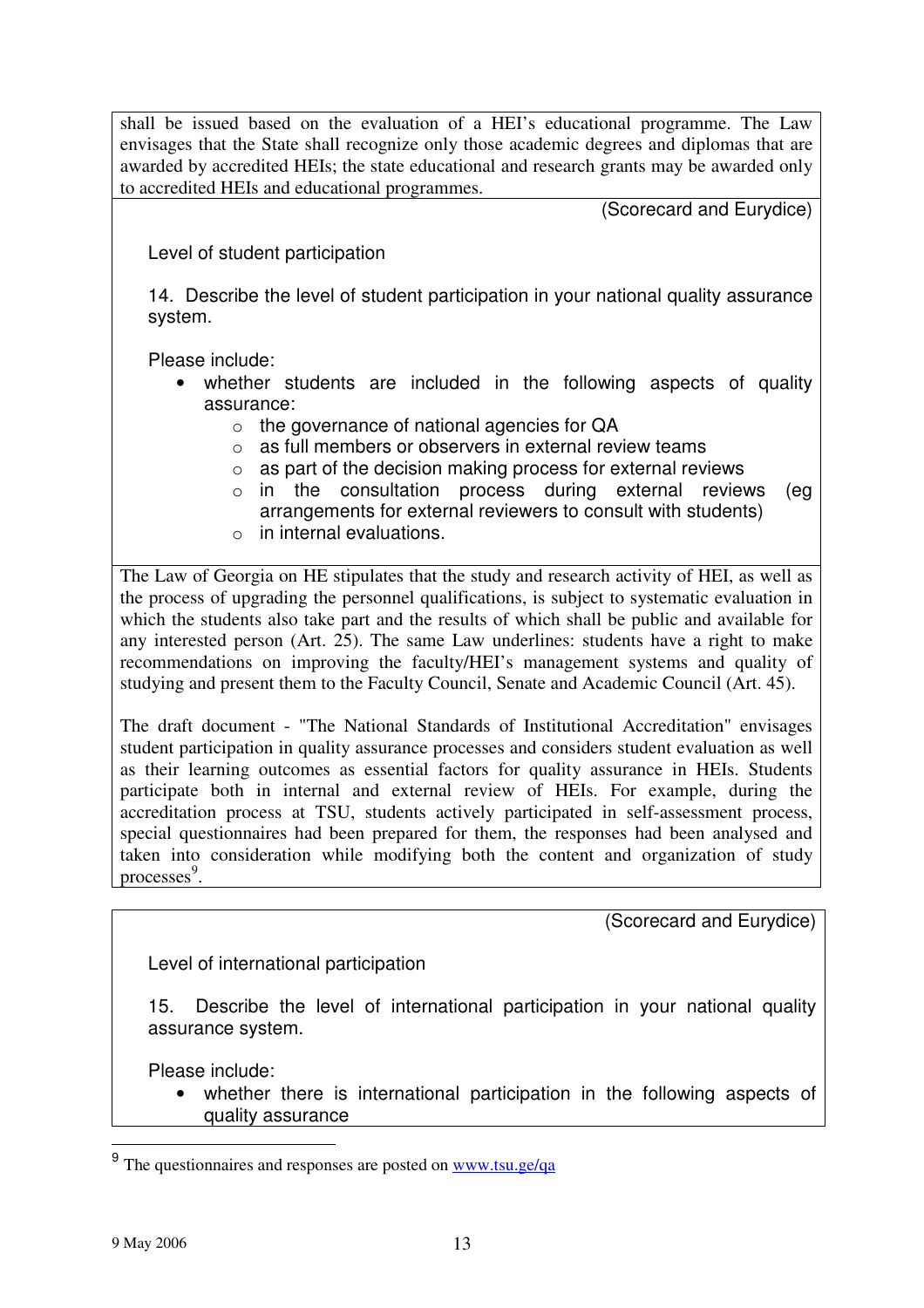- $\circ$  the governance of national agencies for quality assurance
- $\circ$  the external evaluation of national quality assurance agencies
- $\circ$  teams for external review, either as members or observers
- o membership of ENQA
- o membership of any other international network.

The accreditation process envisages participation of international experts in the accreditation process. The team of experts may include the international experts that have a long-standing experience and proven reputation in the field.

NCEA is not a member of ENQA or any other quality assurance body so far.

### **Recognition of degrees and study periods**

(Scorecard and Eurydice )

Stage of implementation of Diploma Supplement

16. Describe the stage of implementation of the Diploma Supplement in your country.

Please include:

- the percentage of students graduating in 2007 who will receive a Diploma **Supplement**
- which of the following apply to Diploma Supplements issued in your country:
	- $\circ$  issued in a widely spoken European language
	- o free of charge
	- o automatically
	- o correspond to the EU/CoE/UNESCO Diploma Supplement format.

According to the Decree #149 of the Minister of Education and Science of Georgia on the "Approval of State Document - the form of Diploma Supplement" issued on April 5, 2005. All HEIs are expected to issue DS that is in line with the EU/CoE/UNESCO Diploma Supplement format, free of charge and automatically.

A Division of Academic Mobility and Recognition serves as a Georgian ENIC at MES. The division is in charge of monitoring the implementation of the above stated Decree. Three seminars had been held in 2005-2006 on the format and procedures for issuing the DS. HEIs presented the samples of DSs issued in 2005 to the Georgian ENIC.

(Scorecard)

National implementation of the principles of the Lisbon Recognition Convention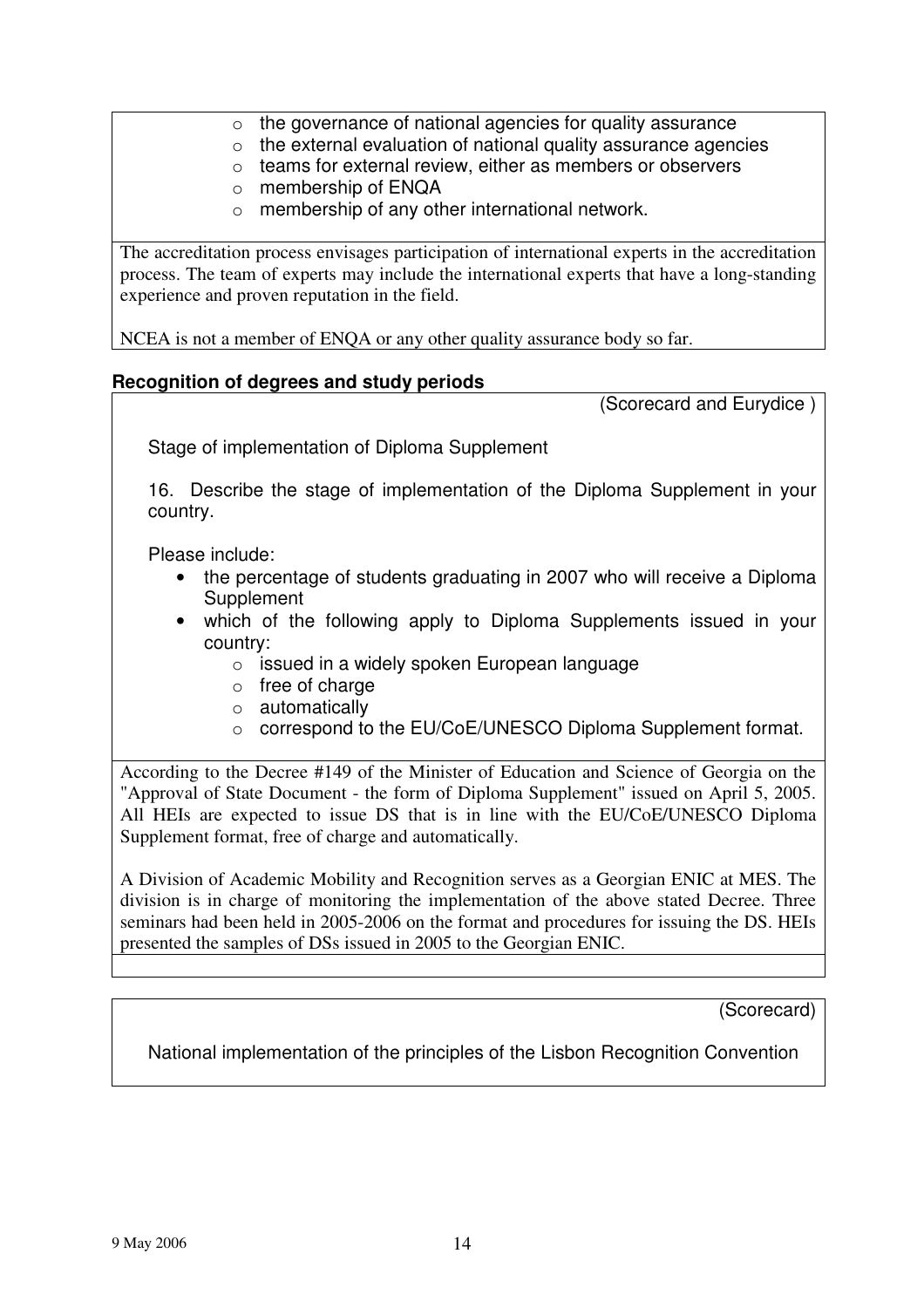17. Describe the stage of implementation of the main principles and later supplementary documents<sup>10</sup> of the Lisbon Recognition Convention.

Please include:

- whether your country has ratified the convention (including depositing ratification instrument at either CoE or UNESCO)
- whether all appropriate legislation complies with the legal framework of the Convention and the later Supplementary Documents
- which of the following principles are applied in practice
	- o applicants' right to fair assessment
	- o recognition if no substantial differences can be proven
	- o demonstration of substantial differences, where recognition is not granted
	- o provision of information about your country's HE programmes and institutions
- whether you have a fully operational ENIC
- any action being taken to ratify or fully implement the Convention and the later Supplementary Documents.

Georgia signed the Lisbon Recognition Convention in 1997 and the Parliament of Georgia ratified it in 1999. The legislation of Georgia is in full compliance with the Convention and all supplementary documents. Recognition of qualifications is stipulated within the Law of Georgia on HE. Article 50 of the Law states: 1. The recognition of study programs taken in a foreign HEI and the results of academic achievements shall take place if the compatibility of such programs with the Georgian HEIs' study programs is established. 2. The formal recognition of educational credentials issued abroad and establishment of equivalence and authenticity of the educational credentials issued in Georgia shall be the responsibility of a National Information Centre for Academic Recognition, which is a part of the European network, after consulting with the relevant services of the relevant HEIs, in compliance with international treaties, bilateral or multilateral agreements and appropriate provisions of the Georgian legislation. Once recognition of the credentials is in place, the decision regarding the continuation of studies or employment in Georgia shall be made by a HEI or an employer respectively. Also see Q.1

(Scorecard and Eurydice)

Stage of implementation of ECTS

18. Describe the credit and accumulation system operating in your country.

Please include:

- the stage of implementation of ECTS in academic year 2006/2007
- the percentage of first and second cycle programmes using ECTS in academic year 2006/2007
- how any other credit or accumulation system in use relates to ECTS: is it compatible with ECTS; what is the ratio between national and ECTS credits.

 $10$  Recommendation on the Criteria and Procedures for Recognition (2001); Recommendation on the Recognition of Joint Degrees (2004); Code of Good Practice in the Provision of Transnational Education (2001)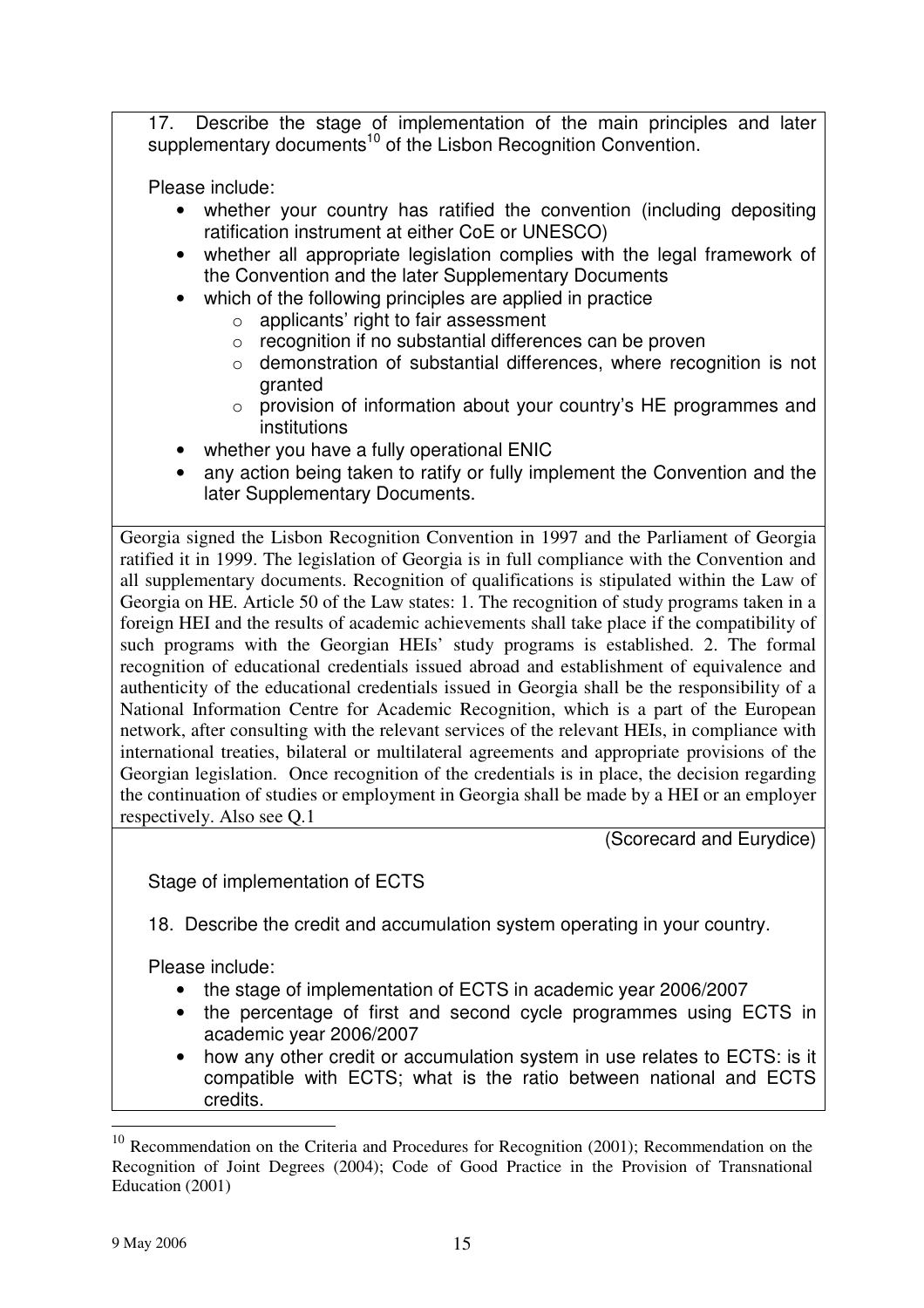The Law of Georgia on HE (Ch.XV, Art. 87) stipulates that the HEIs should introduce ECTS before the beginning of the academic year 2009-2010. It is envisaged that in academic year 2006/2007 almost all first and second cycle programmes will already have the ECTS system. A special guideline and the draft decree of the Minister of Education and Science of Georgia on calculating the student workload in ECTS credits is posted on the Ministry webpage. The decree will assure that HEIs introduce ECTS in 2006-2007. Since one of the accreditation criteria in 2006 was whether HEIs already started introducing ECTS, presently all accredited HEIs have already met this criteria, however additional support in terms of human, material, and financial assistance is required to make the system operational and effective.

19. Has your country produced a national plan to improve the quality of the process associated with the recognition of foreign qualifications<sup>11</sup>? If so, give a brief description of the plan and attach a copy.

The draft action plan for improving the recognition of qualifications had been elaborated. The draft describes the stage of implementation of the article 50 of the law and actions to be taken by the government of Georgia to make the system more effective. The document also describes the existing problems and the possible ways to overcome those problems.

# **Lifelong Learning**

Recognition of prior learning

(Scorecard)

20. Describe the measures in place to recognise prior learning, including nonformal and informal learning.

Please include:

- the stage of development of any procedures or national guidelines to recognise prior learning
- a description of any procedures or national guidelines for assessing prior learning as a basis for access to HE
- a description of any procedures or national guidelines for allocating credits as a basis of exemption from some programme requirements.

The concept of prior learning is not envisaged in national legislation however Article 6 of the draft law on professional education stipulates that state recognition of qualifications gained through informal education is conducted commensurate with the rule established by legislation as a result of passing through the attestation.

The recommendations encompassing the experience of different European countries (Netherland and Norway) on recognition of prior learning paths had been prepared at the MES.

The Centre of Training and Consultancy (CTC) (www.ctc.org.ge) existing in Georgia since 1999 established strong links with a number of shareholders working on the issue of Adult education. In 2006 CTC published a booklet in Georgian language "Key Competences for Life-Long Learning - European Framework- Recommendations of European Parliament and The Council of the European Union. The booklet is the collection of Lisbon Process recommendations. (http://ctc.wanex.net/?l=1&i=16).

<sup>&</sup>lt;sup>11</sup> ENIC/NARIC has produced guidelines for National Action Plans for Recognition.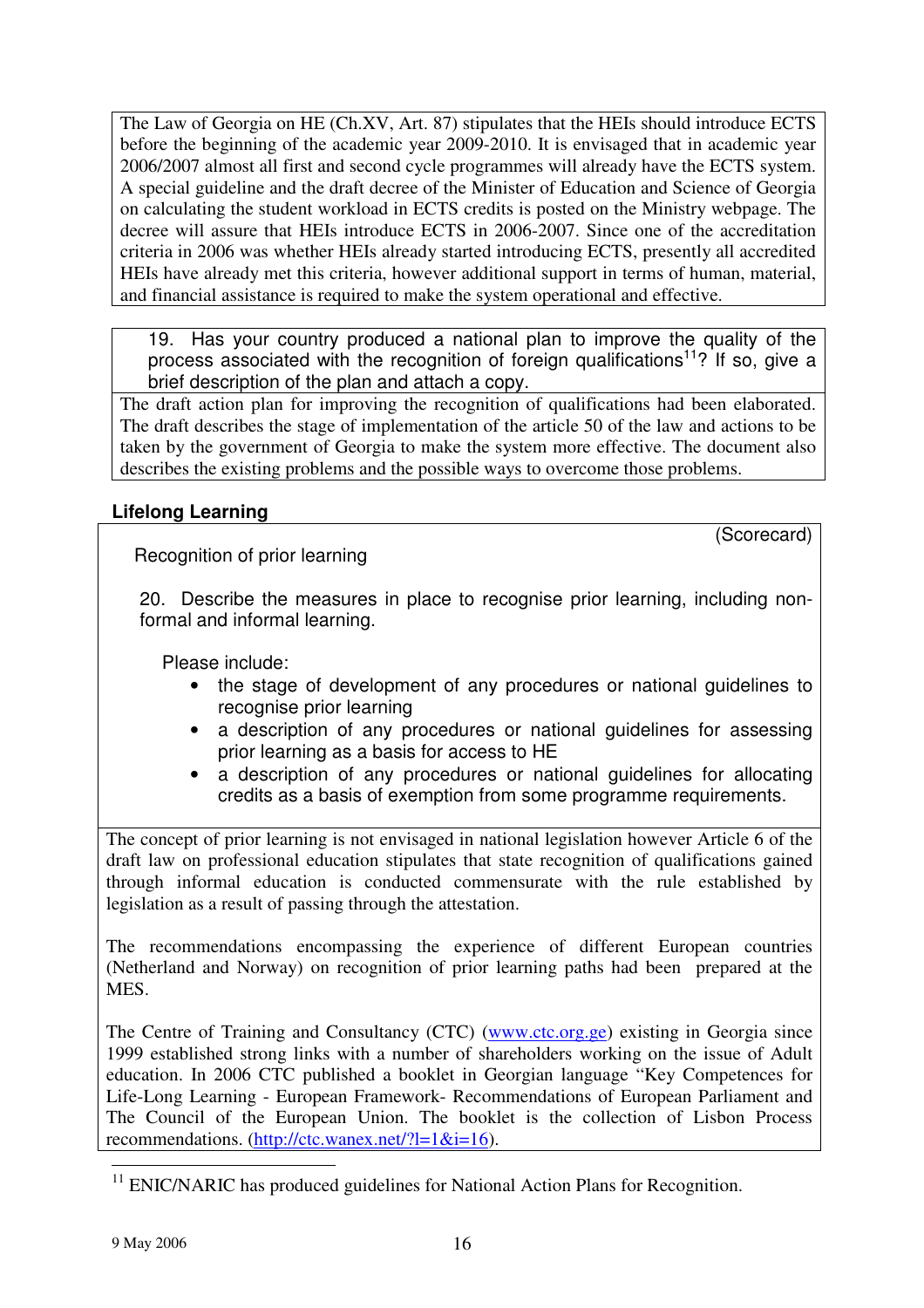21. Describe legislative and other measures taken by your country to create opportunities for flexible learning paths in higher education.

Please include:

- any flexibility in entry requirements
- any flexible delivery methods
- any modular structures of programmes.

To address the problem of corruption, elitism and nepotism Unified National Admission Exams (UNAE) had been introduced in 2005. Every cetizens of Georgia who wish to acquire HE may pass the exams.

In September 19-20 the Black Sea Conference on University Admission and Exams was held in Tbilisi, by the initiative and financial support of NAEC, MES and OSGF. High level international experts and decision-makers participated in the conference. http://www.naec.ge/links.php?t=links.php&f=20&su=bsconfeng1&lang=eng.

University programmes in majority of HEIs introduced modular programmes as well as mandatory and optional courses. The legislation of Georgia do not stipulate any articles preventing students from taking different modules at different HEIs. It is up to HEIs themselves to provide students with the opportunities for choosing flexible learning paths.

The EU and German government funded project Folk High Schools in Samtskhe - Javakheti aims at promoting rights of national minorities compactly living in the most multi-national region of Georgia at realization of their legal right to education, and in particular, to nonformal education. The project aims will be accomplished through setting up of Folk High Schools in two districts. All the various courses and consultations together will cover from 5,700 to 6,240 people.

Besides, in 2006 bilateral agreements had been signed between TSU and the Tbilisi State Academy of Arts as well as TSU and The Theatre and Film University. Consequently, students from the Theatre and Film University come to TSU to take courses in philosophy and history and TSU students go to the Theatre and Film University to take courses in the Culture of Speech etc. the credits and exams passed at each HEI are mutually recognised.

## **Joint degrees**

(Scorecard and Eurydice)

Establishment and recognition of joint degrees

22. Describe the legislative position on joint degrees in your country.

Please include:

- the stage of implementation of any legislation to establish joint programmes
- whether joint<sup>12</sup> degrees are allowed and encouraged in legislation
- whether joint degrees are allowed and encouraged in all three cycles

 $12$  a joint degree is a single degree certificate awarded by two or more institutions, and where the single degree certificate is valid without being supplemented by any additional national degree certificate.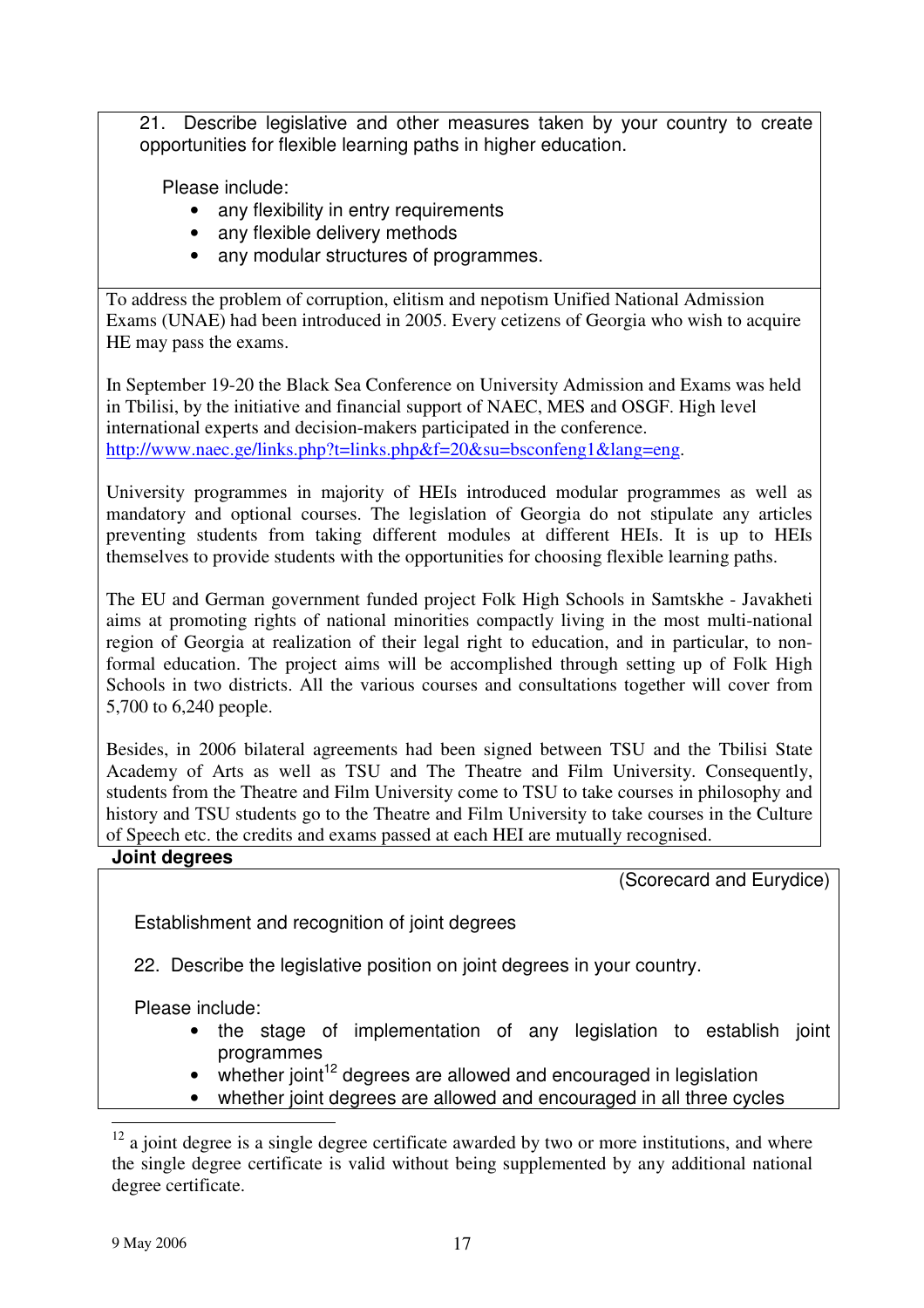- an indication of the percentage of HEIs that have established joint programmes and are awarding nationally recognised degrees jointly with HEIs of other countries
- any action being taken to encourage or allow joint programmes.

The legislation of Georgia does not stipulate joint degrees as an integral part of HE. However there is no legislative act that would forbid introduction of joint degrees in Georgia. Several HEIs already signed contracts with their European counterparts on introducing joint degree programmes (e.g. in 2006 The Ilia Chavchavadze State University signed a contract with Montpelier University that would result in issuing the joint degrees). Tbilisi State University already has six joint master programmes together with the universities of Germany, Hungary, the USA envisaging exchange of students and staff. Caucasus University provides Dual MBA programme between Grenoble Graduate School of Business (GGSB) and Caucasus School of Business (CSB) and BBA program between Georgia State University and Caucasus School of Business (CSB), the joint venture is a pioneering partnership across America, Europe and South Caucasus leading towards two simultaneous degrees..

During his visit in Germany in November 2006 the Minister of Education and Science of Georgia discussed the perspectives of introducing joint master degree programmes with the representatives of different universities in Germany.

# **C. Current issues in Higher Education**

### **Higher education and research**

23. Describe the relationship between higher education and research in your country - what percentage of research is carried out in HEIs; are any steps being taken to improve the synergy between HE and other research sectors.

Iintegration of research and HE is underway in Georgia. It is also one of the priorities within the European Neighborhood Policy Action Plan (ENP AP).

At present HEIs have only academic, administrative and support positions. The law of Georgia on HE does not stipulate research/scientific positions. However, the law envisages that "HEI is entitled to sign a contract with a research institution to implement doctoral study programmes"( Art.30, point 4). In 2007 about 20 research institutes out of 68 will be integrated with universities. Presently, the share of research conducted in HE is approximately 20-23 %.

In April 2006 the government of Georgia announced a competition for establishing the education and research centre. This will be the first research centre set up on the bases of universities. The project is co-financed by the US Civilian Research and Development Foundation (CRDF). In total US 300 000 is allocated for the project (GEL 90 000 from the state budget www.grdf.ge ).

24. What percentage of doctoral candidates take up research careers; are any measures being taken to increase the number of doctoral candidates taking up research careers?

In 2006 the salaries of research personnel increased three times, but still the amount is not high enough to attract the doctoral candidates. Scientists participating in most successful projects financed by GNSF will receive salaries from grants alongside with the salaries from the state. GNSF has a special grant scheme for young scientists. In 2006, 6070 scientists and 143 organizations participated in the competition. Alongside with Georgian experts, more than 500 foreign experts evaluated the research projects via internet.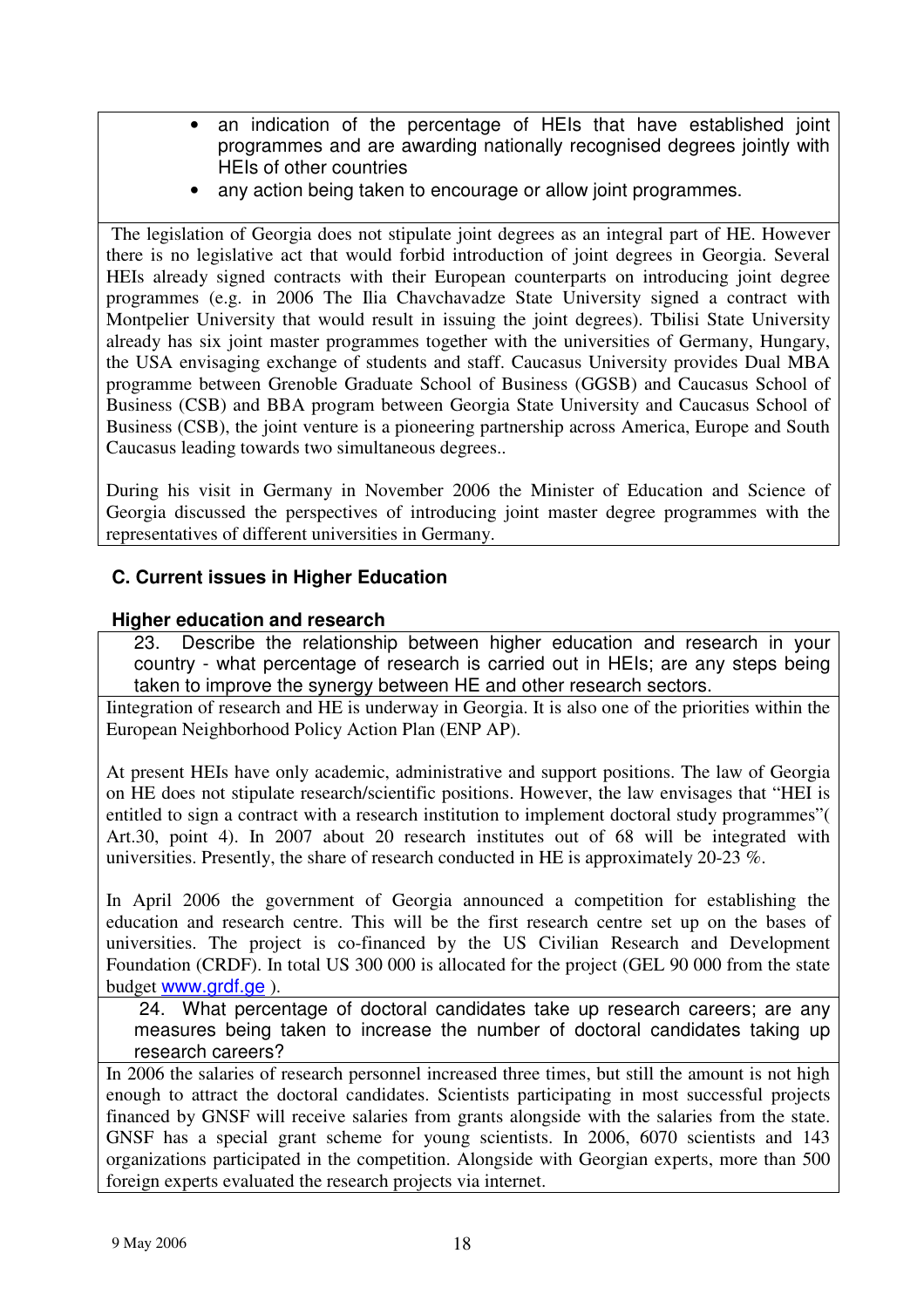By the Law of Georgia on HE doctoral students enjoy a number of privileges that are additional incentives for pursuing research careers, e.g. "a doctoral student may be elected to the position of assistant professor". He/she takes part in the elections of HEI's management bodies (Ch. 6, Art. 43, the Law of Georgia on Higher Education) etc. There are special programmes within the framework of INTAS and GNSF for young scientists and doctoral candidates, encouraging their involvement in long-term scientific/research projects. In partnership with international universities, HEIs in Georgia participate in various scientific programmes and projects of TACIS, DFID, WB, INTAS, UNDP, NATO SfP, SfS etc. For example recently, in partnership with 5 European and Azeri and Armenian Universities, Caucasus University successfully participated in INTAS project "South-Caucasian Republics: Research and Development of Science, Technology and Innovation Policy" (SCRIPTS) (INTAS Ref. No: 06-1000017-8811). The EU-funded TACIS project "Creating an Effective Model of Science Administration" was launched in August 2006. It intends to assist MES and GNSF to define a clear strategy and transparent policy for the modernisation of the overall R&D policy system in Georgia and to formulate recommendations to improve Georgian legislative framework towards EU standards.

Until now, majority of doctorates in Georgia mainly go either to business sector or get employed abroad. This would be a positive tendency if the doctorates continued research activities while being engaged in business sector or did not stay abroad for good. The government of Georgia has a special policy to channel the funds accumulated from the private and business sector to R&D by establishing the Research Support Foundation in 2007 and by attracting doctorates working abroad via providing adequate employment and research conditions locally.

## **The social dimension**

25. Describe any measures being taken in your country to widen access to quality higher education.

Please include:

- any financial or other measures to widen access in higher education amongst socially disadvantaged groups
- any measures in place to monitor the impact of policies to widen access to higher education, including results if possible
- any further measures planned, following evaluation of the widening access measures already in place.

In 2005 and 2006 within the framework of Social Programme, in total more than 500 grants were allocated to socially and economically disadvantaged students. In October 2005 MES announced a competition within the framework of the programme "Preparation for Unified National Entrance Examinations in 2006" Six categories of entrants had been identified:

- 1. Citizens of Georgia living in conflict zones;
- 2. Compactly populated national minorities of Georgia;
- 3. Citizens of Georgia living in mountainous, remote regions and zones of ecological migration;
- 4. Children of people who died or disappeared during the conflict for territorial integrity of Georgia;
- 5. Descendents of Samtskhe-Javakheti population deported from Georgia during the communist regime;
- 6. Foreign citizens with Georgian ethnic origin.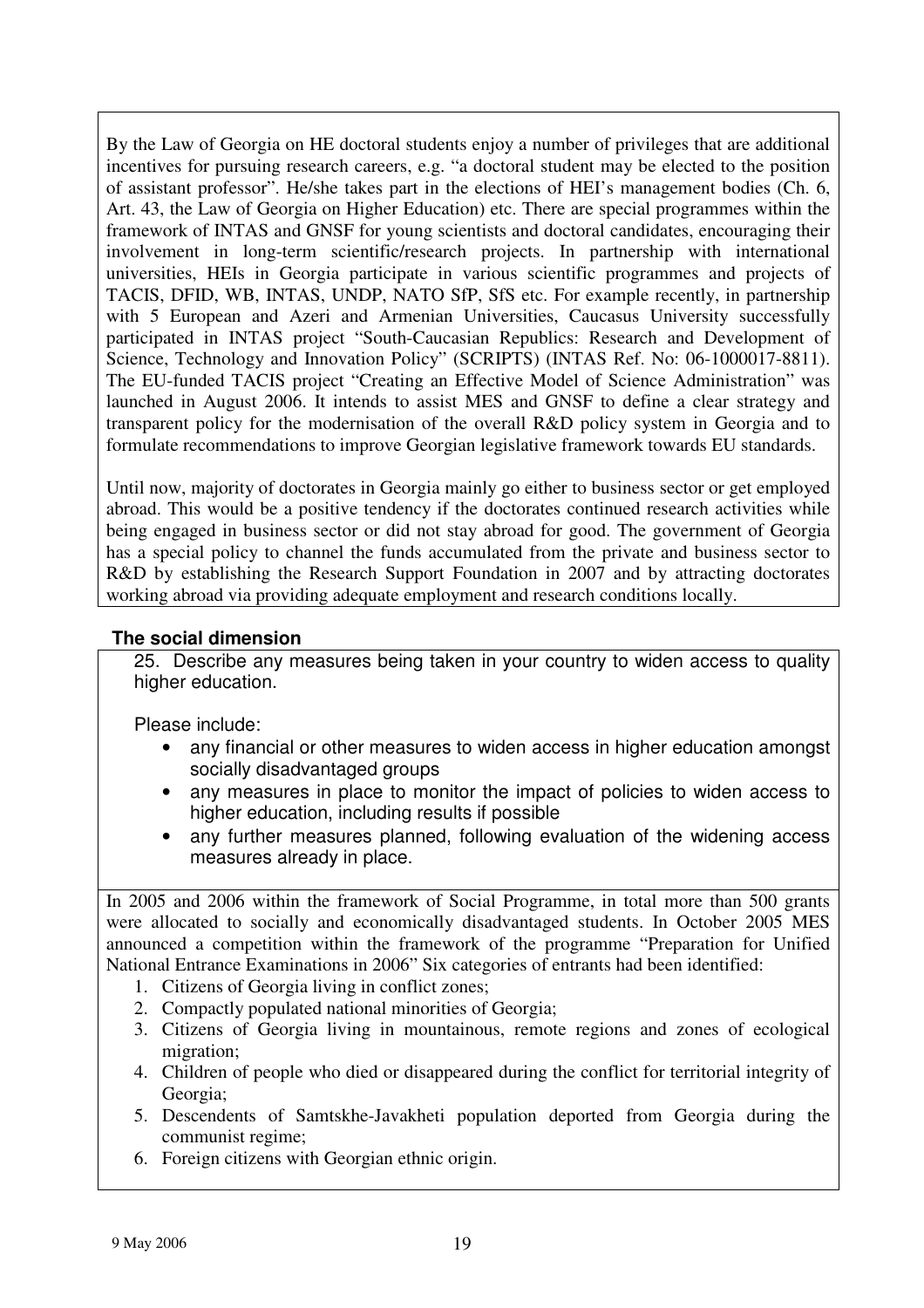The programme implied covering tuition fee for entrants during the entire preparation period and providing a monthly stipend. 211 entrants were financed by the programme.

A special state programme on assisting foreign citizens to study in HEIs of Georgia was approved (Decree 374 of the Minister of Education and Science of Georgia) in July 26, 2005. Consequently, 80 state study grants had been allocated in 2005-2006 for those foreign citizens who could not gain state grants on the basis of the scores accumulated at UNAE. Also, the grants had been allocated for citizens of countries where Georgian citizens may recieve funding from the local government. GEL 390 000 had been spent for social grants in 2006-2007.

Both in 2005 and 2006 entrants from all regions of Georgia had equal access to all the facilities and information for UNAE. Fourteen examination centres were established in 11 cities of Georgia. Consequently, entrants from rural and remote areas of the country had equal access to admission exams. In 2005 57% out of the total number of enrolled students were from the regions and 43% from the capital.

26. Describe any measures to help students complete their studies without obstacles related to their social or economic background.

Please include:

- any guidance or counselling services and any other measures to improve retention
- any measures in place to monitor the impact of polices to improve retention, including results if possible
- any further measures planned, following evaluation of the retention measures already in place.

Students are awarded state grants for the entire degree programme. This policy also serves as a retention mechanism since students are encouraged to complete their studies in order to preserve the state grant.

In December 2006 NAEC prepared an information brochure for entrants that include the list of accredited HEIs, the list of subjects to be passed at each faculty, information on tuition fees, assistance mechanisms, subject priorities, detailed information of UNAE etc. The brochures were distributed in schools and HEIs free of charge.

http://www.naec.ge/files/416\_Saregistracio-Gazeti-2007.pdf

### **Mobility**

27. Describe any measures being taken to remove obstacles to student mobility and promote the full use of mobility programmes.

Please include:

- any measures to increase inward student mobility
- any measures to increase outward student mobility.

One of the primary goals of HE in Georgia is to encourage the mobility of students and academic personnel of HEIs (Art3. P.1. Law of Georgia on HE). According to the same law foreign citizens may enter HEI in Georgia without passing unified national admission exams. The foreign citizens have to provide evidence that they may pursue studies at HE level in their country of residence.

The Ministry of Education and Science of Georgia has bilateral agreements with a number of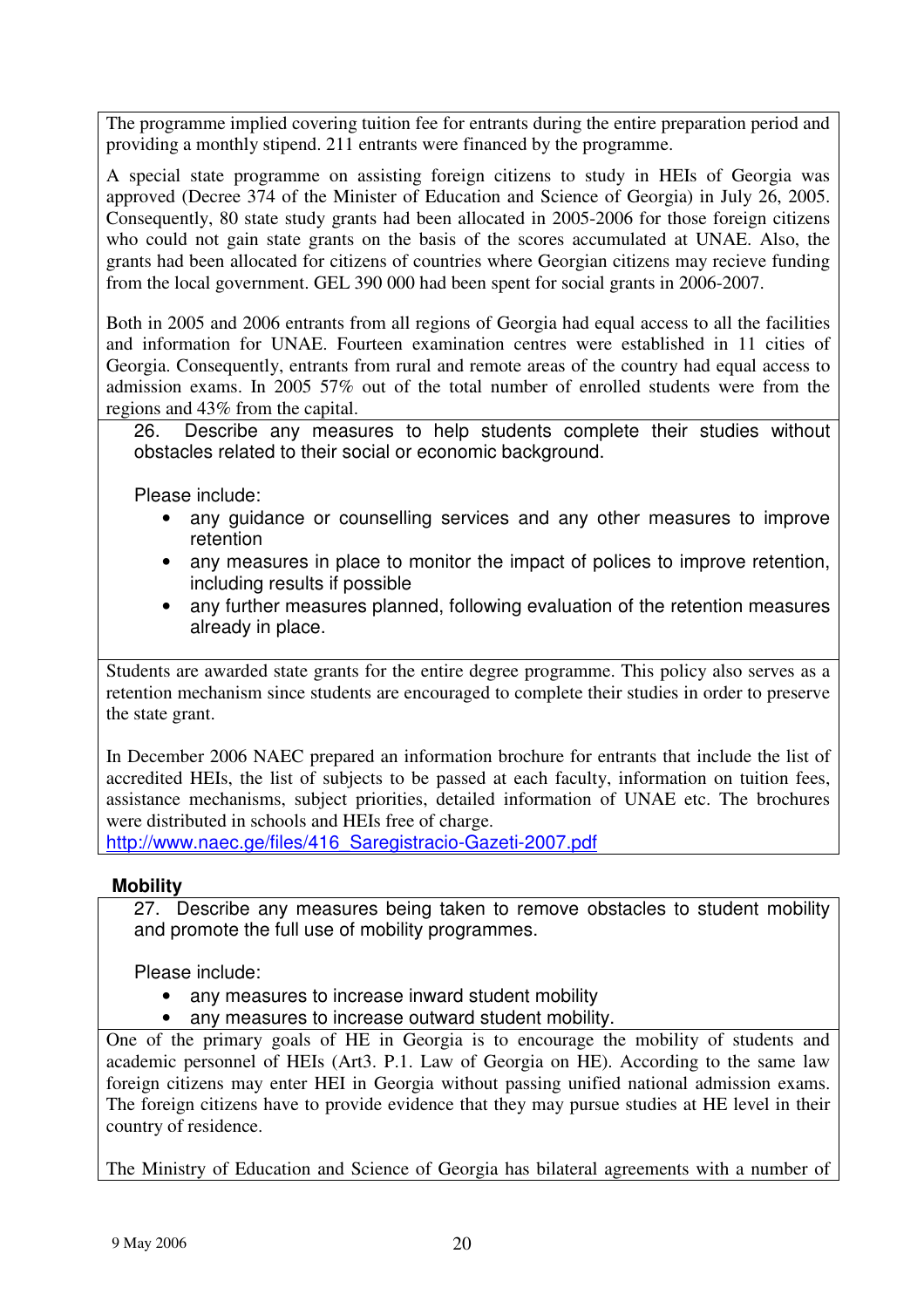countries like Czech Republic, Estonia, France, Germany, Greece, Great Britain, Italy, Lithuania, Poland, Russia, Spain, Turkey, Ukraine etc. The Ministry annually assists about 50- 60 students to continue their studies abroad.

http://www.mes.gov.ge/index.php?lang\_id=GEO&sec\_id=730

HEIs in Georgia have individual agreements with international partners and regularly send students for taking courses abroad. Besides, the US Embassy, British Council and other funding organizations (NUFFIC, CIE, DAAD, UNDP, GRDF, UNESCO, SI, etc) provide different mobility opportunities and scholarship programmes for students, staff, researchers and graduates in Georgia. www.britishcouncil.org.ge, http://www.cie.ge, www.irex.ge. http://www.grdf.ge/programs.htm .

In 2005 The Development and Reform Fund (DRF) (http://www.drf.org.ge) financed postgraduate education of 34 perspective lawyers in the European and US universities. The second stage of the program implied the support in employment. The programme gives the returned lawyers a chance to use the knowledge and experience acquired abroad for the welfare of Georgia. The development and Reform Fund under the President of Georgia continues the implementation of the Study Program in the other fields as well.

In 2005 MES, OSGF and the Centre for International Education (CIE) launched a jointly funded Program for Graduate Study in the USA for Georgian Education Professionals. In the framework of the programme in total 18 students will receive full scholarship (covering tuition fee, travel and living expenses) for master degree studies in education at Harvard and Columbia Universities. The annual budget of the programme is 550 000 (the government covers 50% of the programme). The programme will last for three years.

As for inward student mobility, the major problem is the lack of courses delivered in languages that are widely spoken internationally. However, several HEIs (Black Sea University, CSS, State Medical University www.tsmu.edu) already implement full degree programmes in foreign languages. Many HEIs already started introducing such courses and attract foreign students (to date majority of foreign students are from Turkey, Azerbaijan, India, Pakistan etc.). Georgian language courses for foreigners are delivered at TSU. Some foreign students first learn Georgian language and afterwards continue studying at desirable degree programmes.

According to the Law of Georgia on General Education, "MES shall provide stage-wise transition to 12-years term of general education from 2006-2007 academic year (Cl. 63)<sup>13,</sup> This shift will further facilitate mobility and academic recognition of students and staff since in majority of European countries 12-year secondary education had already been established long ago.

28. Are portable loans and grants available in your country? If not, describe any measures being taken to increase the portability of grants and loans.

Student-centred and grant-based financing model was upgraded in 2006 and GEL 9,5 had been allocated from the state budget for HE student grants compared to GEL 9mln in 2005 Consequently, in 2006, 8271 (almost 50%) entrants got either full or partial financing from the government. Student loan schemes had been introduced in cooperation with the leading private banks of Georgia;

13

http://www.mes.gov.ge/files/255\_447\_425803\_255\_447\_544182\_kanoni%20zogadi%20ganatlebis%20shesaxe b%20inglisuri%20targmani.doc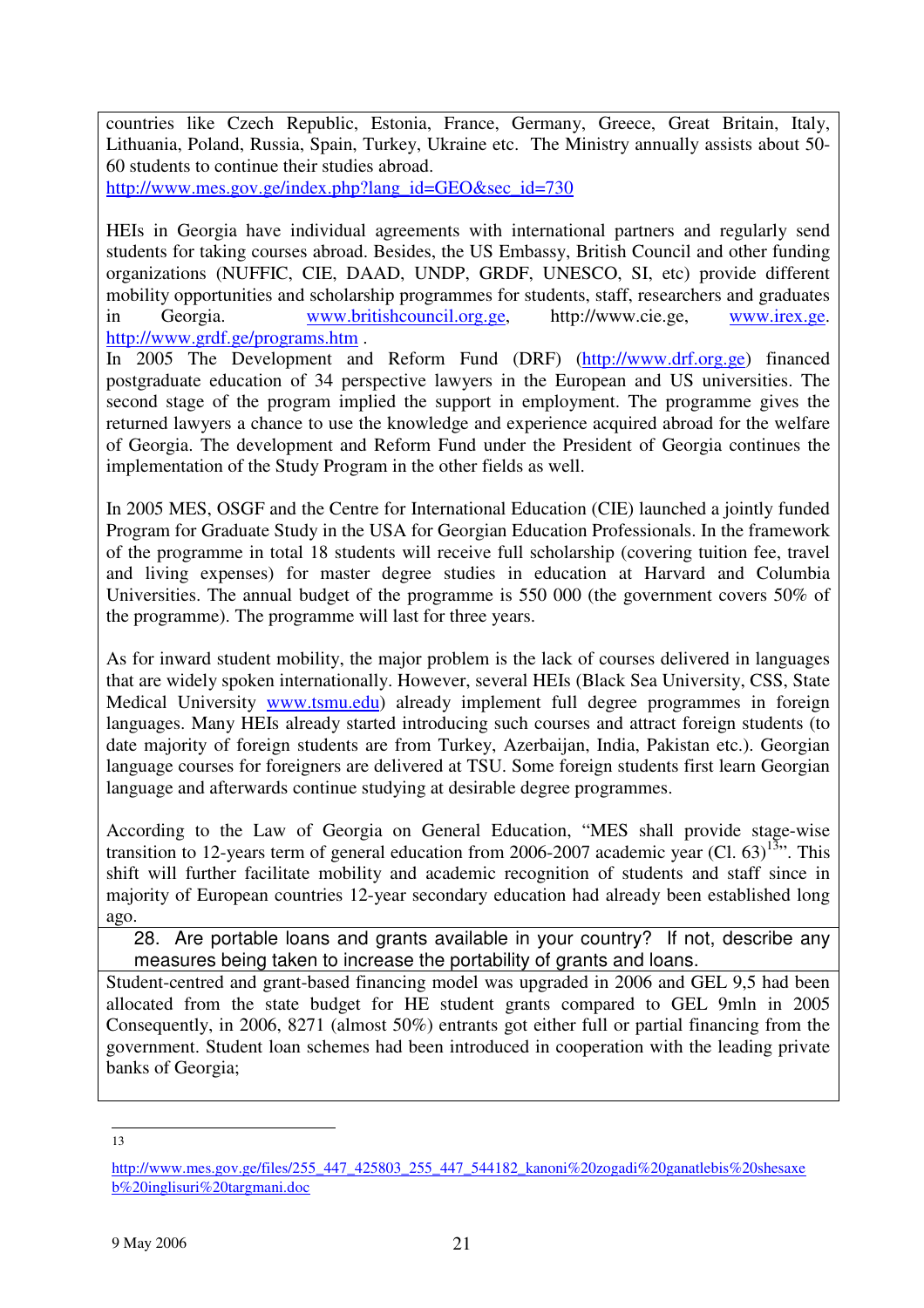In Georgia there is no difference in tuition fees for one and the same educational program at HEI. In case if the student who holds the state education grant transfers to another HEI, the state shall cover the tuition fees at this HEI within the maximum amount of state education grant. The person who has passed the competition as established by fine arts and sports HEIs having the status of legal entity of public law, and was awarded a state education grant as a result of UNAE, shall receive at least half of the amount of this grant in the form of a stipend from the budget of this HEI. The major obstacle for portability of grants and loans is the difference in tuition fees locally and internationally. Also, grants and loans only cover tuition fees and students have to find additional financial sources in order to fully cover their studies.

29. Describe any measures being taken to remove obstacles to staff mobility and promote the full use of mobility programmes.

Please include:

- any measures to increase inward staff mobility
- any measures to increase outward staff mobility.

Georgia has a visa free regime for the EU countries as well as US, Canada, Japan, Switzerland, Lichtenstein, Norway, Israel, and the Holy Sea. MES regularly assists academic staff in Georgia to facilitate their participation in the mobility programmes mainly through support letters.

A new scholarship scheme within the EU "Erasmus Mundus Windows" is now open for Georgian academic staff as well as students. European Commission will contribute to financing projects (mobility scheme between EU and partner country universities) from mixed consortia of European and Partner Country universities. Georgian students and academic staff could benefit from a minimum of 40 individual mobility flows.

## **The attractiveness of the EHEA and cooperation with other parts of the world**

30. Describe any measures being taken in your country to promote the attractiveness of the EHEA.

Georgia already introduced or started introducing majority of tools envisaged by the Bologna Process, such as: the three cycle degree system, diploma supplement, ECTS, accreditation mechanisms, Standards and Guidelines for QA in EHEA, national qualifications framework etc. International citizens wishing to study in Georgia may enter the Georgian HE establishments without UNAE. National Team of Bologna Promoters and the Bologna Supporters Group promote the EHEA at national level. Bologna action lines are included in the legislation of Georgia. In accordance to the rules prescribed by Georgia's international agreements and Georgian legislation, the branch of a foreign HEI shall acquire a licensure and/or accreditation in order to operate on the Georgian territory (Art. 14) etc.

The TEMPUS/TACIS project on "Establishment of a Centre for European Studies at TSU" aims to 1. identify selected domains for professional skills (EU law, economics, history and political science) and research, 2.Train teachers in the selected domains, in coherence with the principles of the Bologna Process; 3. Hold seminars in the most relevant European institutions including the EU Court of Justice, European Court for Human Rights, European Parliament, Council of the European Union, European Commission, etc. 4. Define criteria for the selection of students, indicators for academic quality assurance, approaches to assessment; 5. Define and elaborate a Master's degree in European Studies; 6. Establish a library and the necessary pedagogical support in terms of software and access to information etc. Joint degree programmes will also be introduced within the framework of the project.